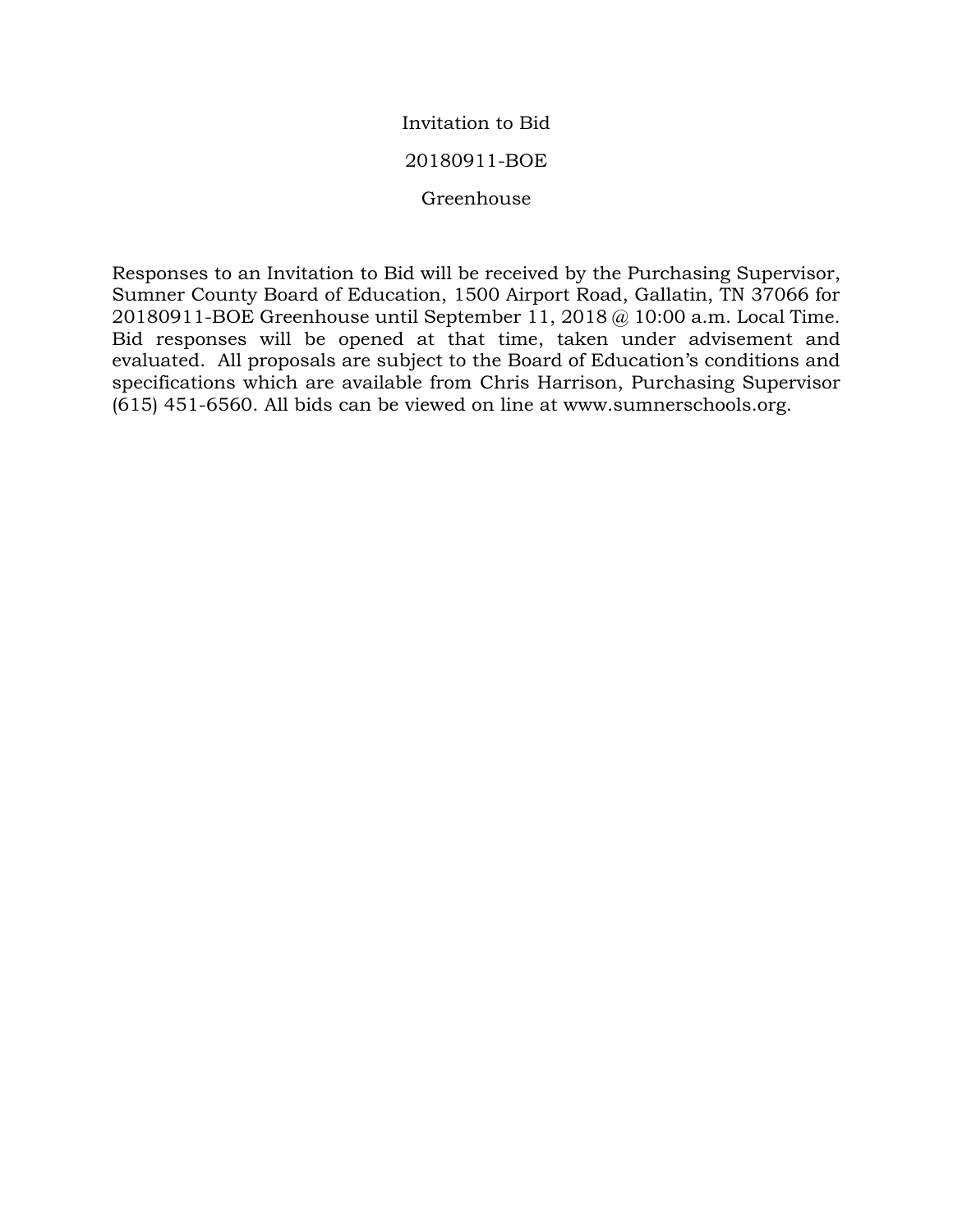# **REQUEST FOR PROPOSAL (RFP)**

#### **NUMBER: 20180911-BOE**

# **SUMNER COUNTY BOARD OF EDUCATION**

*This solicitation document serves as the written determination of the SCS Purchasing Supervisor that the use of Competitive Sealed Proposals for this solicitation is in the best interest of SCS.*

#### **RFP Title: Greenhouse**



## **Purchasing Staff Contact:**

| <b>Chris Harrison</b>            |                                                      | <b>Janice Wright</b>            |  |
|----------------------------------|------------------------------------------------------|---------------------------------|--|
| <b>Purchasing Supervisor</b>     |                                                      | <b>Purchasing Coordinator</b>   |  |
| 615-451-6560                     |                                                      | 615-451-6569                    |  |
| chris.harrison@sumnerschools.org |                                                      | janice.wright@sumnerschools.org |  |
|                                  |                                                      |                                 |  |
| Release Date: 8/27/2018          | Proposal Due Date: 9/11/2018 @ 10:00 a.m. Local Time |                                 |  |

*Any altercations to this document made by the proposer may be grounds for rejection of proposals, cancellation of any subsequent award, or any other legal remedies available to the Sumner County Board of Education.*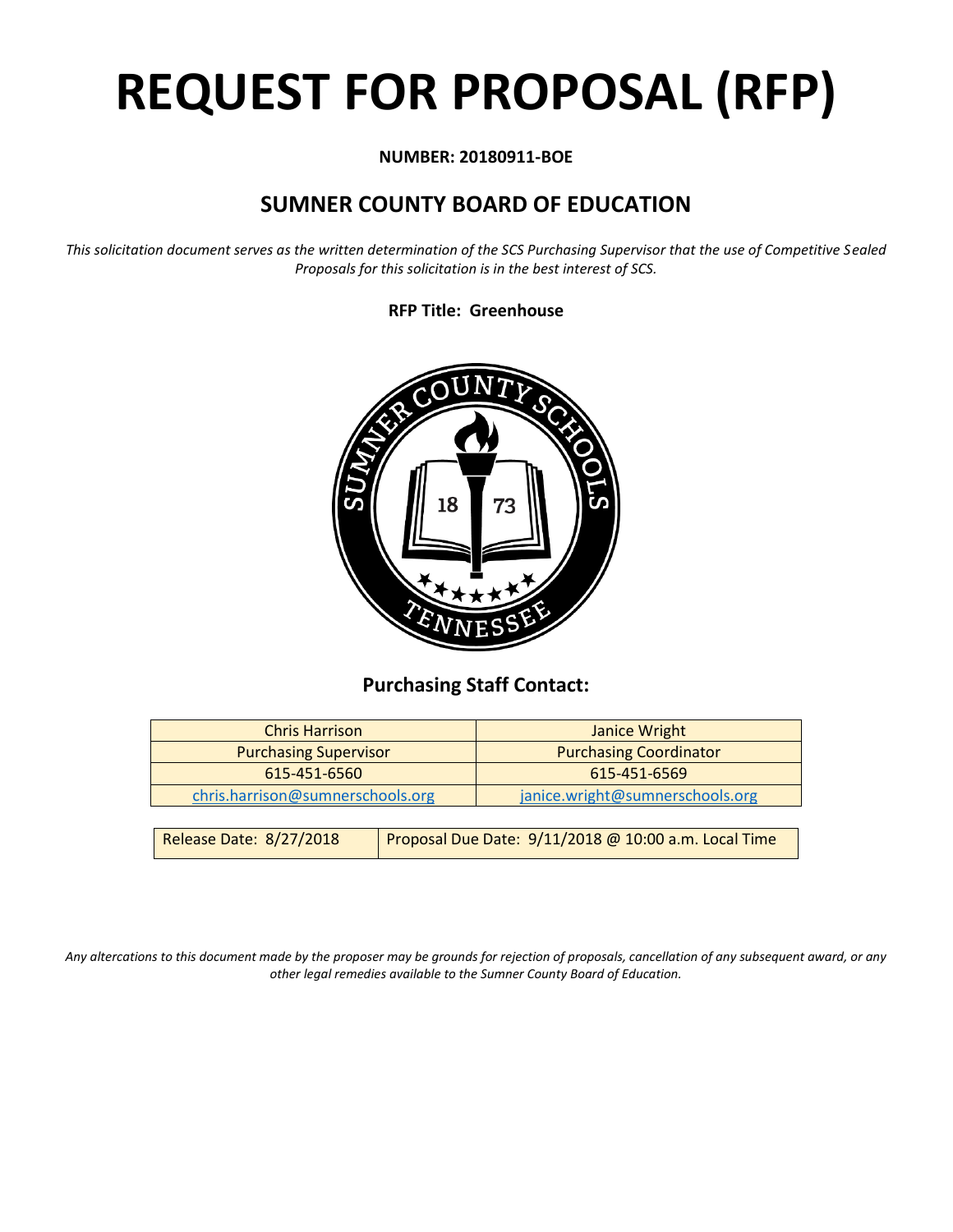## **NOTICE TO PROPOSERS**

There may be one or more amendments to this RFP. In order to receive communication for any such amendments issued specifically to this RFP, the proposer must provide a Notice of Intent to Propose to the Sumner County Board of Education (SCS) Purchasing Department. The proposer must utilize this form when submitting notice. The notice may be sent by email to: Purchasing Office, purchasing@sumnerschools.org. SCS will send amendments only to those proposers which complete and return this information by the deadline list in the RFP Schedule of Events (Section 4).

| <b>RFP Number:</b>      | 20180911-BOE Greenhouse                                                                                              |
|-------------------------|----------------------------------------------------------------------------------------------------------------------|
| Company Name:           |                                                                                                                      |
| <b>Mailing Address:</b> |                                                                                                                      |
|                         |                                                                                                                      |
|                         |                                                                                                                      |
| Phone Number:           |                                                                                                                      |
| <b>Contact Person:</b>  |                                                                                                                      |
| <b>Email Address:</b>   |                                                                                                                      |
|                         |                                                                                                                      |
| Authorized Signature    | <u> 2000 - Jan James James Jan James James James James James James James James James James James James James Jam</u> |
| <b>Printed Name</b>     |                                                                                                                      |
| Date                    |                                                                                                                      |

Emailed amendments will be sent in a Microsoft Word (Office for Windows) or Portable Document Format (pdf) format. Any alterations to the document made by the proposer may be grounds for rejection of proposal, cancellation of any subsequent award or any other legal remedies available to the Sumner County Board of Education.

Amendments will also be posted on the SCS website **https://sumnerschools.org/index.php/current-bids-and-rfps** and attached to the solicitation listing as a PDF or WORD file. Check the particular solicitation on the Current Bids and RFPs webpage for any posted amendments.

By completing and returning this form, the Proposer has expressed its intent to provide a proposal for **20180911-BOE Greenhouse.**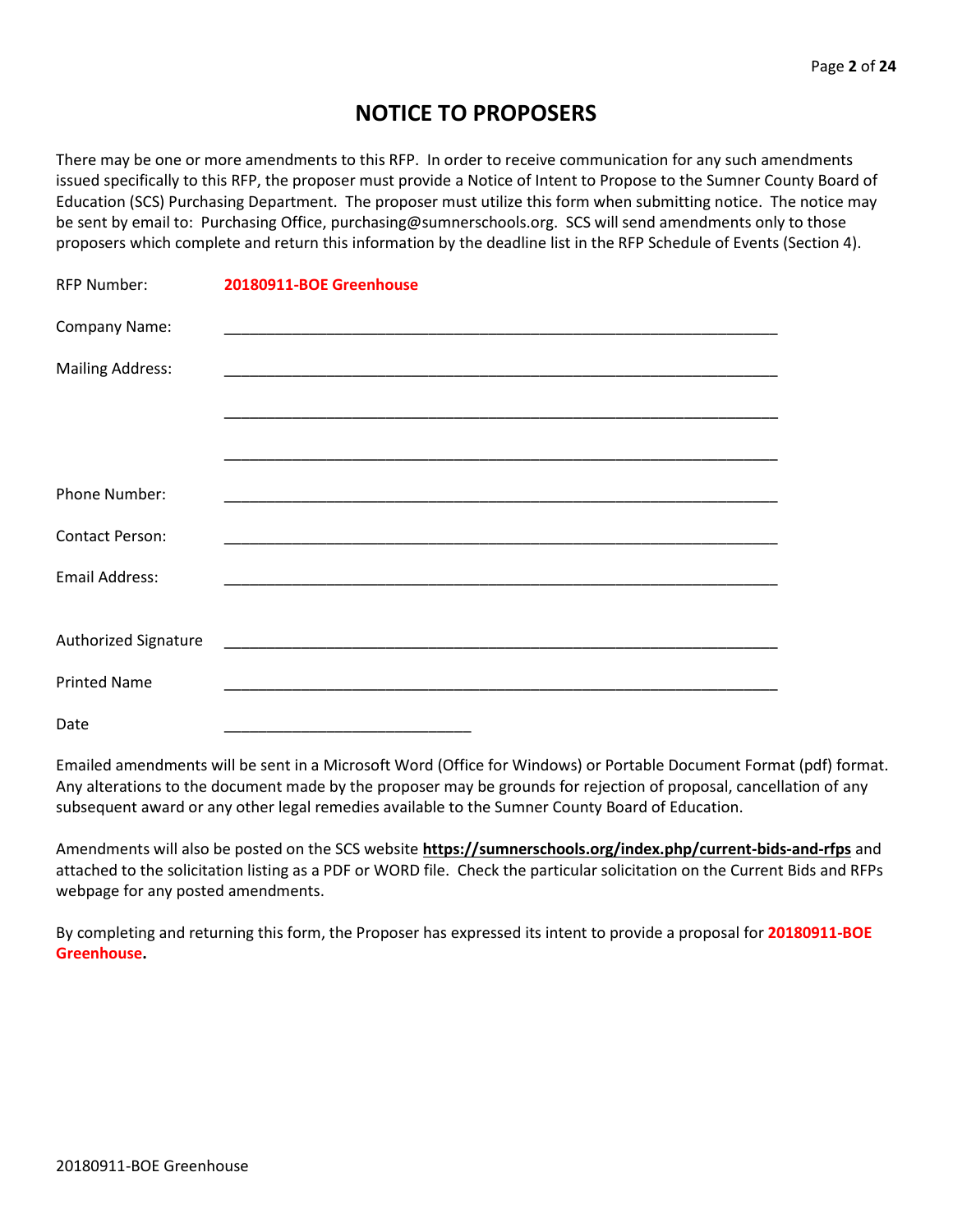## **TABLE OF CONTENTS**

- 1. Introduction/Overview
	- 1.1. Purpose
	- 1.2. Contact Information
	- 1.3. Contract Term
- 2. Requirements
	- 2.1. Scope of Work/Specifications
	- 2.2. Contactor Obligations
- 3. Source Selection and Contract Award
- 4. Schedule of Events
- 5. Instructions for Proposal
	- 5.1. Required Forms
	- 5.2. New Vendors
	- 5.3. Acknowledgement of Insurance Requirements
	- 5.4. Clarification and Interpretation of RFP
	- 5.5. Proposal Package
	- 5.6. Delivery of Proposals
	- 5.7. Evaluation of Proposals
	- 5.8. Request for Clarification of Proposals
	- 5.9. Protests

#### 6. Attachments

- 6.1. Contact Information
- 6.2. Bid Form/Certification
- 6.3. References
- 6.4. Certification Regarding Debarment or Suspension
- 6.5. Condition of Submitting Proposal
- 6.6. Statement of Non-Collusion
- 6.7. Attestation Re Personnel
- 6.8. Drug Free Workplace Affidavit
- 6.9. IRS Form W-9
	- \**An online, fillable version can be found at https://www.irs.gov/pub/irs-pdf/fw9.pdf*
- 6.10. Standard Terms & Conditions
- 6.11. Vendor Checklist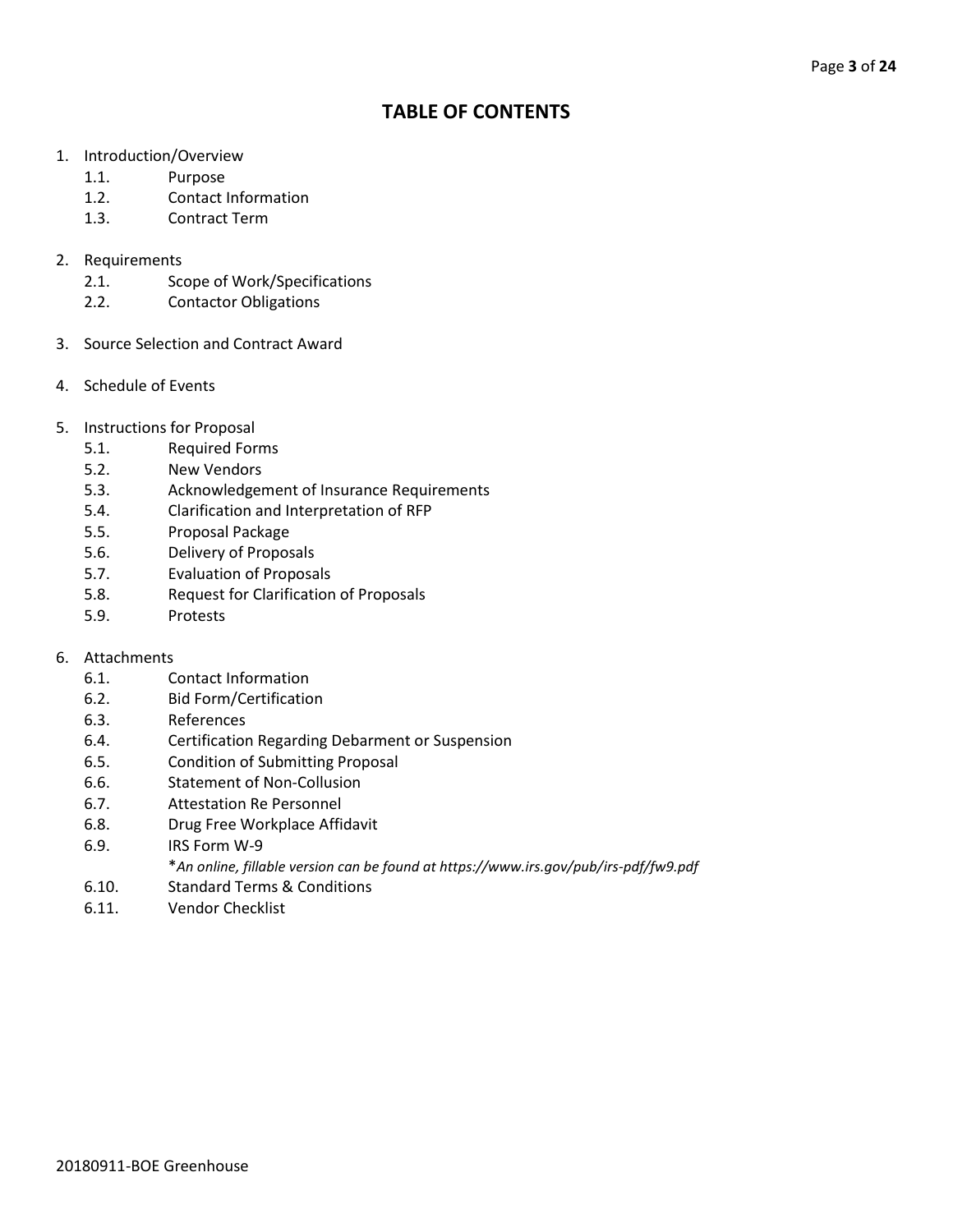#### 1. Introduction/Overview

#### 1.1. Purpose

The Sumner County Board of Education (SCS) is requesting sealed proposals for secure pricing to construct a greenhouse. Various locations may take advantage of this bid. The pricing must be valid for on-site construction throughout the district.

#### 1.2. Contact Information

Unauthorized contact regarding this RFP with employees or officials of SCS other than the Purchasing Supervisor named below may result in disqualification from this procurement process.

Interested parties must direct all communication regarding this RFP to the Purchasing Supervisor, who is SCSs only official point of contact for this RFP.

Chris Harrison Purchasing Supervisor 1500 Airport Road Gallatin, TN 37066 (615) 451-6560 chris.harrison@sumnerschools.org

#### 1.3. Contract Term

It is the intention of SCS to award a contract for secured pricing thru June 30, 2019 with the option to renew for additional one-year terms. The contract shall not exceed a total of sixty (60) months. Subsequent terms shall be from July  $1^{\text{st}}$  thru June  $30^{\text{th}}$ .

The Contractor may submit a request for price increase at the time of renewal. During any contract term, the Contractor may submit a request for price increase due to an increase in the cost for materials beyond the control of the Contractor. Any request for a price increase, during a current term, must be accompanied with industry related data indicating the need for the increase. ALL price increases are subject to approval by the Sumner County Board of Education at its' stated meeting.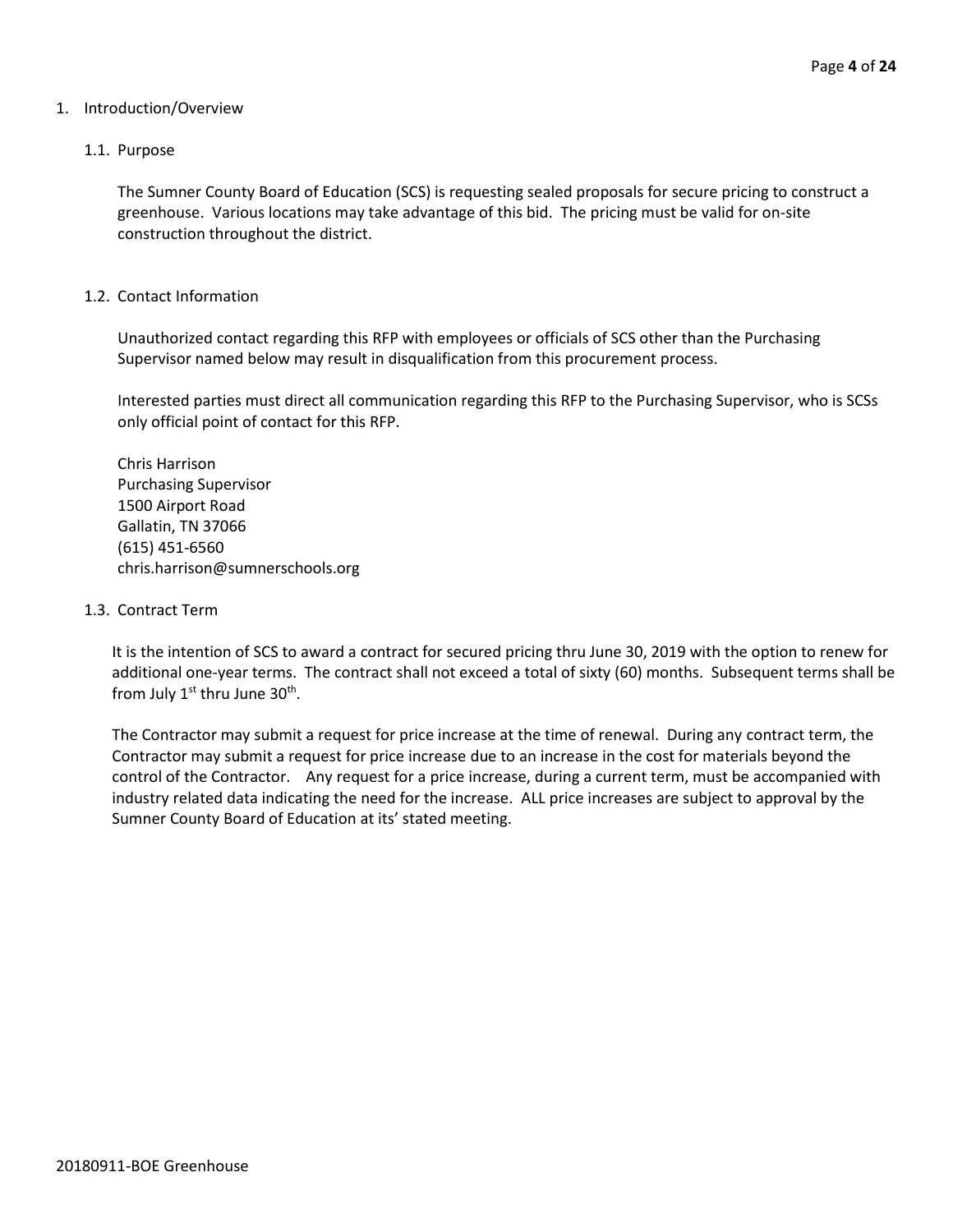#### 2. Requirements

2.1. Scope of Work / Specifications

The following specifications are a guide to the size and operational capacity of the finished project. Any deviations from the stated specifications must be approved prior to submitting a proposal. Proposals are subject to rejection for failure to receive proper approval.

#### **Greenhouse Specification:**

*\*New materials and equipment only. No used equipment will be accepted.*

| <b>Size</b>                            | 14' x 24'                                                                     |
|----------------------------------------|-------------------------------------------------------------------------------|
| <b>Eave Height</b>                     | 6.5'                                                                          |
| <b>Columns</b>                         | 6' spacing on 16 ga. rectangular galvanized steel tube                        |
| <b>Endwalls, Trusses &amp; Purlins</b> | 18 ga. Steel                                                                  |
| <b>Framework</b>                       | All Frame Member Materials are manufactured per ASTM-A-500                    |
|                                        | specifications                                                                |
| <b>Roof Sidewalls &amp; Endwalls</b>   | Clear 8mm polycarbonate structured sheets joined with aluminum glazing        |
|                                        | H-channel and separated from framework with anti-drip adhesive spacers.       |
| <b>Doors</b>                           | $2 - 3'6''$ x 6'8" ADA steel door with 22" windows                            |
| <b>Ventilation</b>                     | 1-J&D 20" 1/10hp 3sp 115v shutter mounted exhaust fan                         |
|                                        | 1 – motorized inlet shutter 27" for $1st$ stage ventilation                   |
|                                        | 1-33" Micro-Cooler with shutter.                                              |
| <b>Heating</b>                         | 1-ADP FSA45 natural gas heater with 3" double wall vent pipe kit<br>$\bullet$ |
|                                        | Includes $70 - \frac{1}{4}$ transverse heater hanger assembly                 |
|                                        | 2 – 20" Uni-flo fans (Horizontal airflow fans).                               |
| <b>Control System</b>                  | 1-TLC control panel                                                           |
| <b>Work Benches/Table</b>              | $1-6'$ x 20' centered to accomplish 48" walk on each side                     |
| <b>Emergency &amp; Lighting</b>        | 2 – Fire Extinguisher                                                         |
|                                        | 3 - Vapor-tight ceiling light fixture                                         |
| <b>Shade Cloth</b>                     | 1 - black knot shade cloth 55% with attachment kit                            |

#### **SCS Commitment**

• Concrete, gravel and stub-outs to be provide by SCS.

#### **Contractor Commitment**

- Electrical and Gas connection/hook-up.
- All Labor and Materials related to construction of the greenhouse.
	- o Must follow all applicable codes related to the construction.
	- o Includes any/all engineering services.
- Demonstrate a fully operational facility.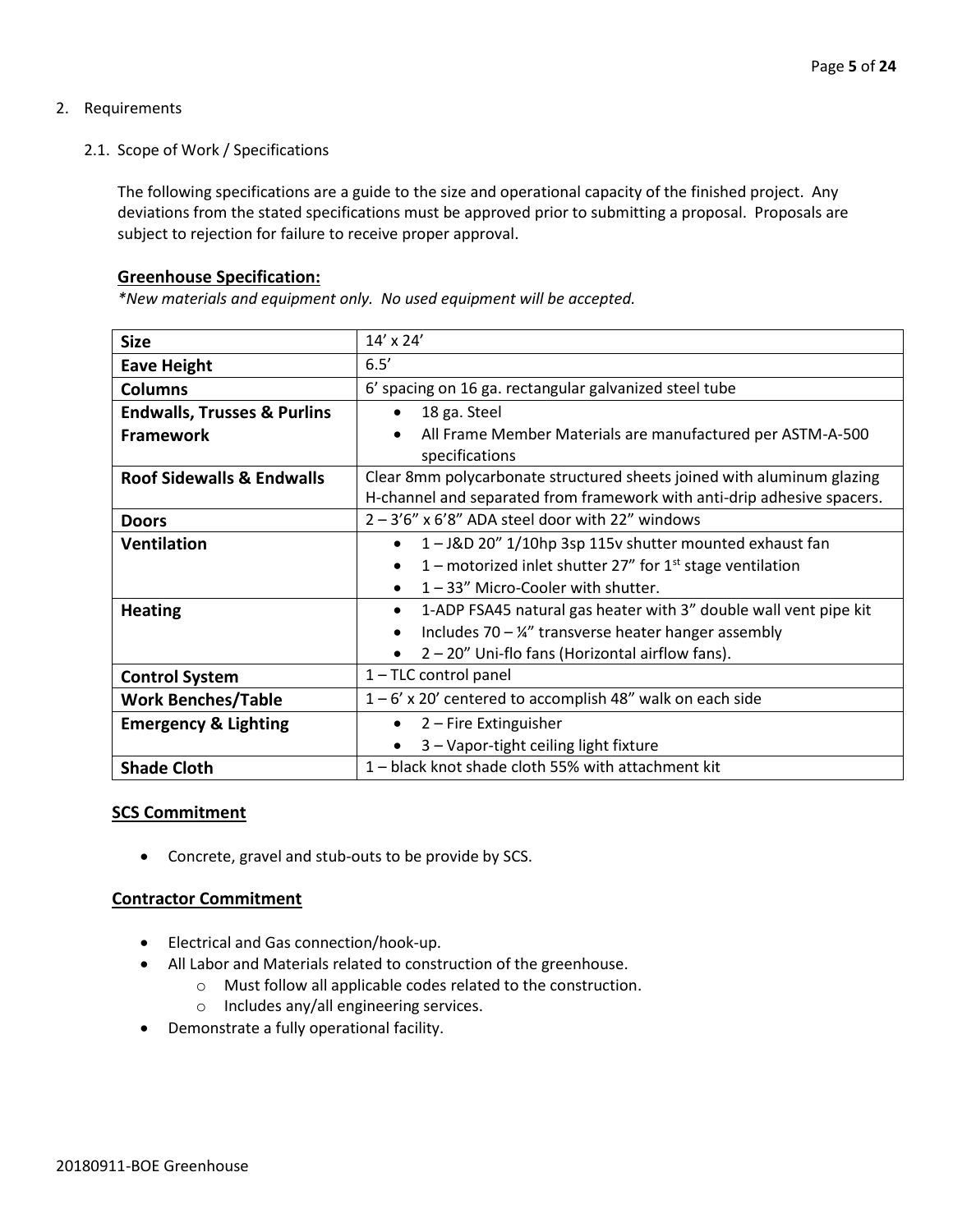#### 2.2. Standard Contractor Obligations

- 2.2.1.1. Shall provide and obtain all necessary materials, equipment and labor to perform all items listed in the Scope of Work.
- 2.2.1.2. Shall provide and obtain all necessary permits with Local, County, etc. agencies as required by law and as required in the Scope of Work.
- 2.2.1.3. Shall schedule all necessary inspections with Local, County, etc. agencies as required by law.
- 2.2.1.4. Shall strictly adhere to all specifications, engineered drawings and any other form of documentation related to the completion of the Scope of Work. SCS reserves the right to withhold partial or all payment until the work is completed to the specifications and satisfaction of SCS. Any work not completed to specifications will be the Contractor's sole responsibility and expense to redo.
- 2.2.1.5. Shall dispose of all generated waste materials in compliance with all Local, State and Federal guidelines, regulations and requirements.
- 2.2.1.6. Shall have property trained and experienced staff to facilitate the services specified in the Scope of Work. If applicable, the Contractor shall provide documentation that staff has received the manufacturers' certification to complete the services specified in the Statement of Work.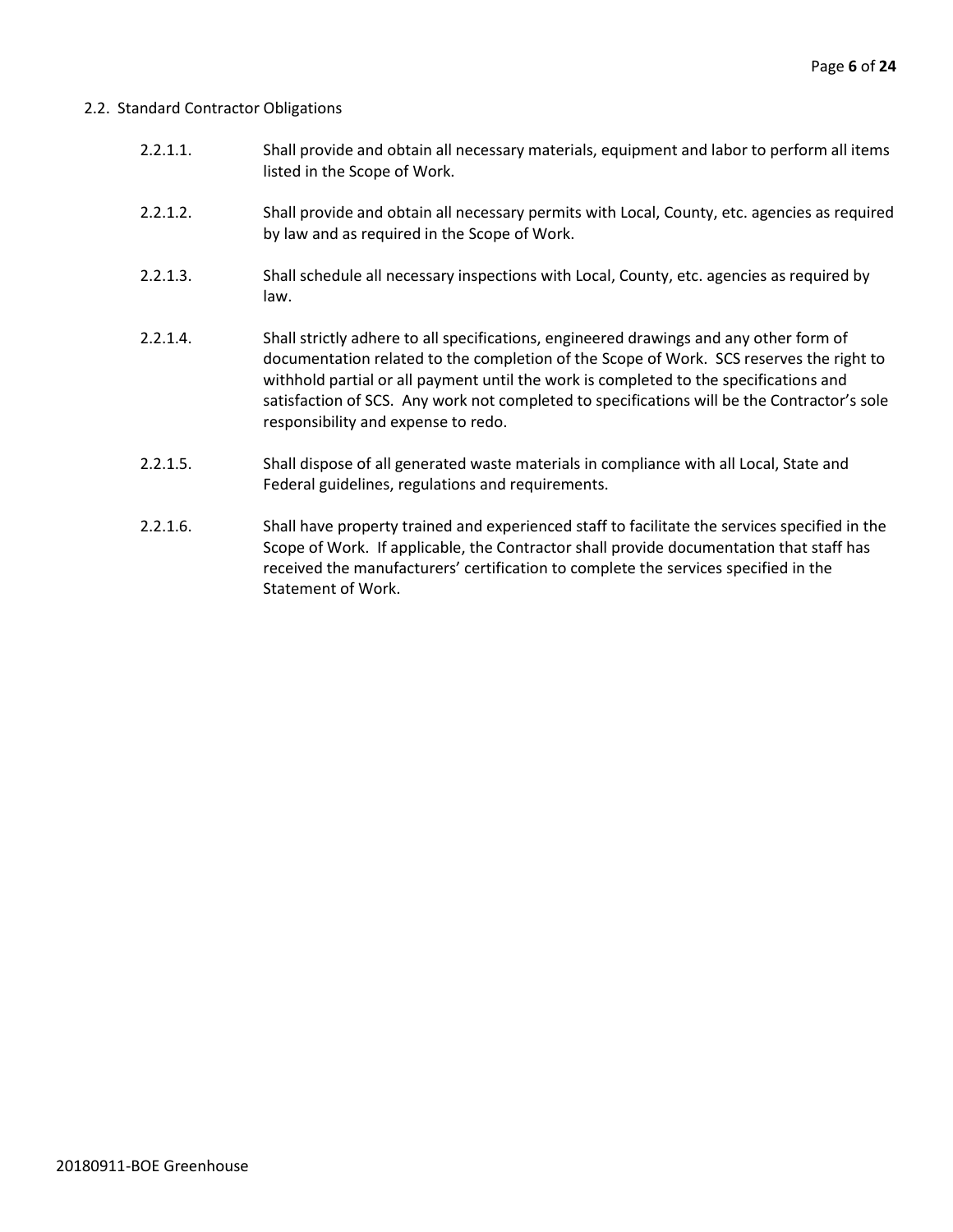- 3. Source Selection and Contract Award
	- Award(s), if made, will be made to the Responsive and Responsible proposer(s) whose proposal is most advantageous to SCS, taking into consideration price and the other evaluation criteria set forth in the RFP.
		- o General Criteria to be determined "Responsive"
			- Does the proposal include all required information, included completed attachment forms and affidavits?
			- Was the proposal delivered on or before the stated deadline? Did it include the required number of copies (hard & electronic)?
		- o General Criteria to be determined "Responsible"
			- Does the Proposer demonstrate an understanding of SCSs needs and proposed approach to the project?
			- Does the Proposer possess the ability, capacity, skill and financial resources to provide the service?
			- Can the Proposer take upon itself the responsibilities set forth in the RFP and produce the required outcomes in a timely fashion?
			- **■** Does the Proposer have the character, integrity, reputation, judgement, experience and efficiency required for the project?
	- SCS reserves the right to enter into discussions with Proposers which have submitted proposals determined to be reasonably like of being considered for selection to assure a full understanding of and responsiveness to the RFP requirements. Every effort shall be afforded to assure fair and equal treatment with respect to the opportunity for discussion and/or revision of their respective proposals. Revisions may be permitted after the submission and prior to the award for the purpose of obtaining the best offers.
	- SCS reserves the right to negotiate price and contract terms and conditions with the most qualified proposer(s) to provide the requested service. If a mutually beneficial agreement with the lowest responsive and responsible Proposer is not reached, SCS reserves the right to enter into contract negotiations with the next lowest Proposer and continue this process until an agreement is reached.
	- Upon mutual agreement by both parties, SCS shall grant the right to extend the terms, conditions and prices of contract(s) awarded from this RFP to other Institutions (such as State, Local and/or Public Agencies) who express an interest in participating in any contract that results from this RFP. Each of the "piggyback" Institutions will issue their own purchasing documents for purchase of the goods/services. Proposer agrees that SCS shall bear no responsibility or liability for any agreements between Proposer and the other Institution(s) who desire to exercise this option.
- 4. Schedule of Events

| <b>RFP Issued</b>              | August 27, 2018                            |
|--------------------------------|--------------------------------------------|
| <b>Questions DEADLINE</b>      | September 6, 2018                          |
| <b>RFP Submission DEADLINE</b> | September 11, 2018 @ 10:00 a.m. Local Time |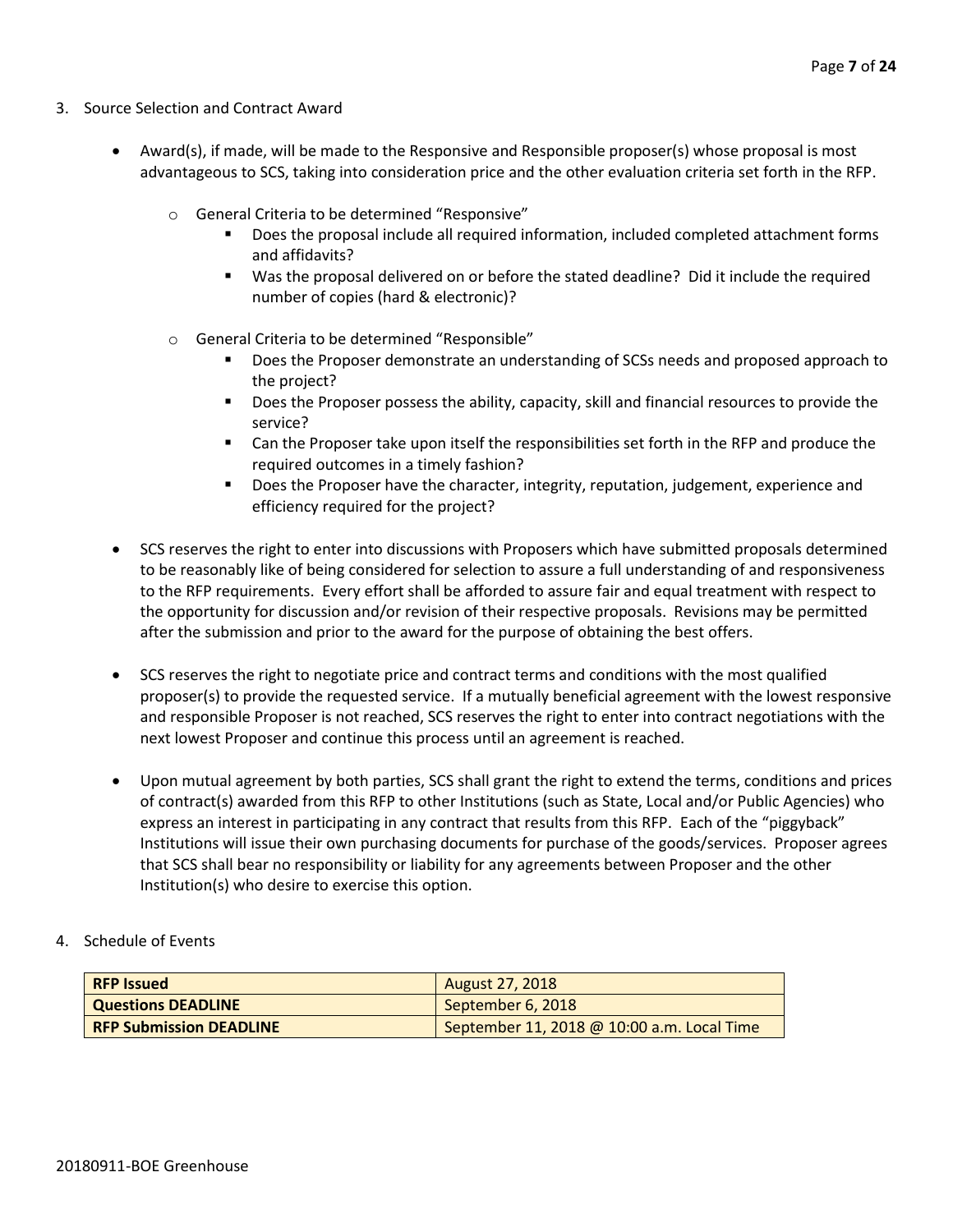#### 5. Instructions for Proposal

#### 5.1. Required Forms

- Proposer must complete and submit the Attachments in Section 6. Attachments may be omitted depending on the RFP requirements. Refer to the Table of Contents for omitted Attachments.
- Evidence of a valid State of Tennessee Business License and/or Sumner County Business License.
- For all vendors with annual purchases in excess of \$50,000; a Sumner County Business License must be on file with the SCS Finance Department. Evidence of the license must be provided within ten (10) working days following notification of award; otherwise, SCS may rescind its acceptance of the Proposer's proposal.
- Copy of State of Tennessee License (if applicable) in respective field.
- If applicable, the Proposer must include a copy of the contract(s) the Proposer will submit to be signed.

#### 5.2. New Vendors

- To comply with Internal Revenue Service requirements, all vendors who perform any type of service are required to have a current IRS Form W-9 on file with the SCS Finance Department. It is a mandatory requirement to complete the IRS Form W-9 (Attachment 6.9) included in this RFP.
- To comply with the Tennessee Lawful Employment Act (50-1-702 and 50-1-703), non-employees (individuals paid directly by the employer in exchange for the individual's labor or services) must have on file one (1) of the following documents:
	- o A valid Tennessee driver's license or photo identification;
	- $\circ$  A valid driver's license or photo identification from another state where the license requirements are at least as strict as those in Tennessee;
	- o A birth certificate issued by a U.S. state, jurisdiction or territory;
	- o A U.S. government issued certified birth certificate;
	- o A valid, unexpired U.S. passport;
	- o A U.S. certificate of birth abroad (DS-1350 or FS-545)
	- o A report of birth abroad of a U.S. citizen (FS-240);
	- o A certificate of citizenship (N560 or N561);
	- o A certificate of naturalization (N550, N570 or N578);
	- o A U.S citizen identification card (I-197 or I-179); or
	- $\circ$  Valid alien registration documentation or other proof of current immigration registration recognized by the United States Department of Homeland Security that contains the individual's complete legal name and current alien admission number or alien file number (or numbers if the individual has more than one number).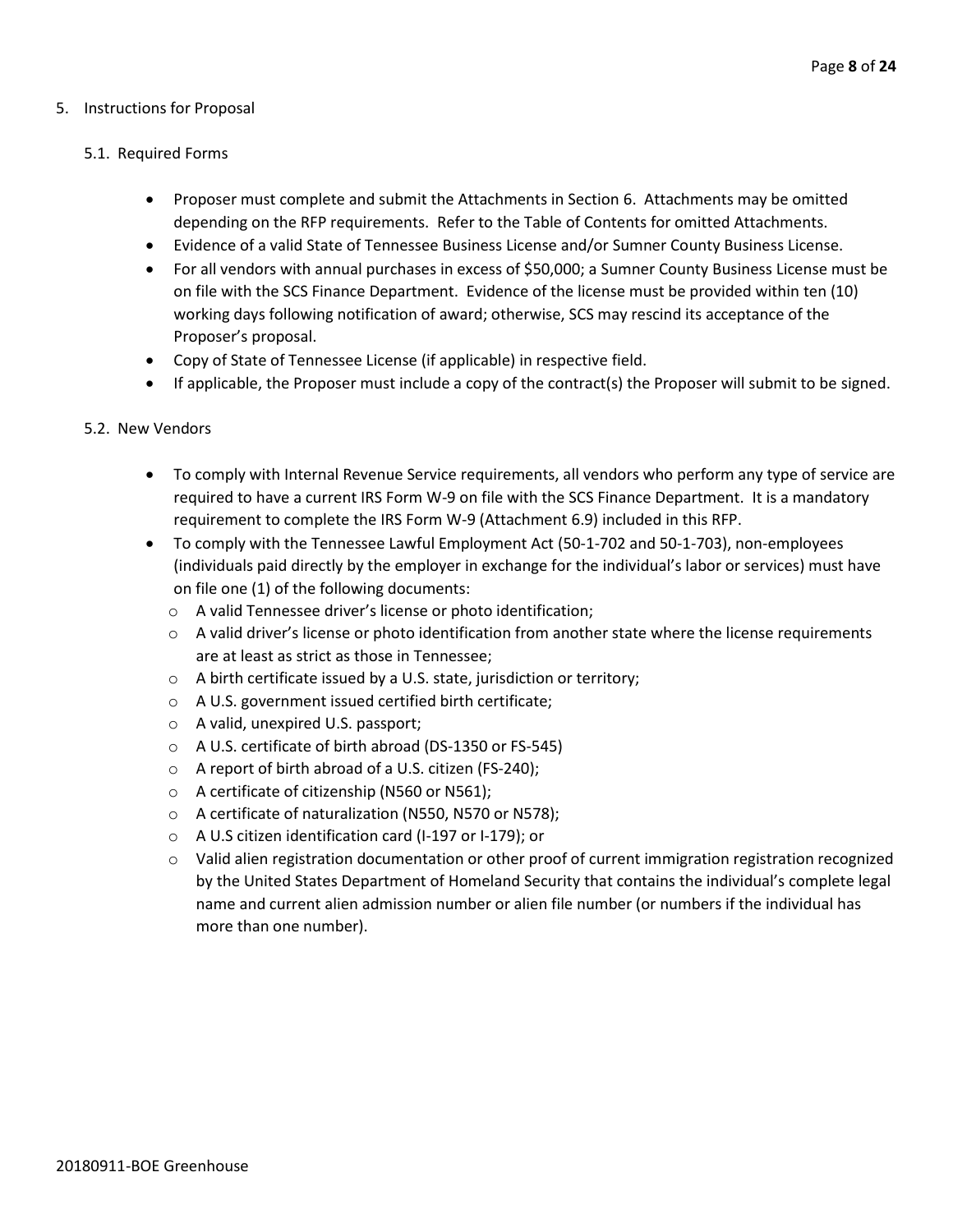#### 5.3. Acknowledgement of Insurance Requirements

By submitting a proposal, Proposer acknowledges that it has read and understands the insurance requirements for the proposal. The Proposer who may have employees, contractors, subcontractors or agents working on SCS properties shall carry current certificates for general and professional liability insurance and for workers' compensation as indicated below. The owner or Principal of each Proposer must also be insured by workers' compensation if they perform any of the services on SCS properties. There will be no exceptions to the insurance requirement. Proposer also understands that the evidence of required insurance must be submitted within fifteen (15) working days following notification of its offer being accepted; otherwise, SCS may rescind its acceptance of the Proposers proposal.

#### • **General Liability**

| <b>General Aggregate</b> | \$2,000,000 |
|--------------------------|-------------|
| <b>Each Occurrence</b>   | \$1,000,000 |

#### • **Workers Compensation**

| <b>Workers Compensation</b> | <b>Tennessee Statutory Limits</b> |
|-----------------------------|-----------------------------------|
| <b>Employer's Liability</b> | \$500,000                         |

#### 5.4. Clarification and Interpretation of RFP

The words "must" and "shall" in the RFP indicate mandatory requirements. Taking exception to any mandatory requirement shall be considered grounds for rejection. There are other requirements that SCS considers important but not mandatory. It is important to respond in a concise manner to each section and submit an itemized list of all exceptions.

#### 5.5. Proposal Package

The package containing the proposal must be sealed and clearly marked on the outside of the package:

#### **"20180911-BOE Greenhouse" DO NOT OPEN**

All sealed proposals packages must include all of the following. Any sealed proposals are subject to rejection as non-conforming if any applicable item is not included.

- One (1) Complete Original
- Two (2) additional copies of the Original
- One (1) electronic format (CD/USB Drive)
- Original Signature on Original Proposal. NO copied or digital signatures.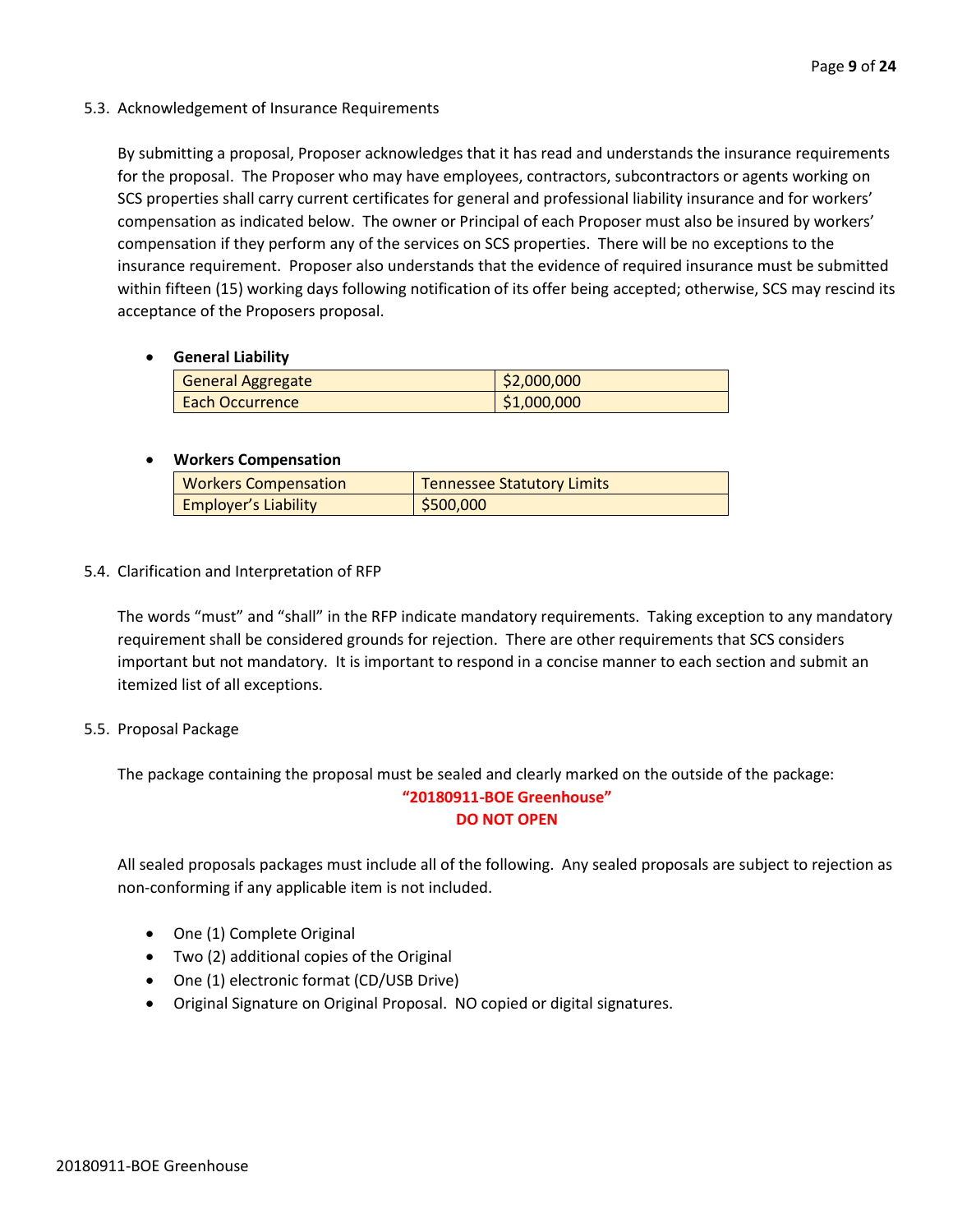The outside of the proposal package must be labeled as follows (if applicable):

- 1. Name of Company and Principal Owner, Business License Number, Expiration Date and License Classification.
- 2. In addition to Item 1, the same is applicable to masonry contractors if the work performed is > \$100,000.
- 3. In addition to Item 1, the same is applicable to HVAC, electrical, plumbing or A/C contractors if the work performed is > \$25,000.
- 4. In addition to Item 1, the same is applicable plus the Department of Environment & Conservation License Number and Classification, applicable to geothermal contractors if the work performed is > \$25,000.
- 5. If the prime contractor performs the masonry portion of the project or any of the above listed contractor skill sets and the work performed is > \$100,000; it must be so designated.
- 6. Only one (1) contractor in each classification listed shall be written on the bid envelope.

#### 5.6. Delivery of Proposals

Sealed proposals will be accepted until **September 11, 2018 @ 10:00 a.m. Local Time**. Proposals received after that time will be deemed invalid. Vendors mailing proposal packages must allow sufficient time to ensure receipt of their package by the time specified. There will be no exceptions. Proposals will be opened and read aloud. The reading of the bids will begin at **10:00 a.m. Local Time**.

Due to the nature of deliveries to the SCS Support Services Facility by carriers such as UPS, FedEx and such like; the proposal package will be accepted if the date and time on the delivery confirmation are indicated to be on or before the Proposal Deadline.

| Delivery Address: | Sumner County Board of Education |
|-------------------|----------------------------------|
|                   | Attn: Purchasing Supervisor      |
|                   | 1500 Airport Road                |
|                   | Gallatin, TN 37066               |

#### 5.7. Evaluation of Proposals

The SCS Purchasing Supervisor will first examine the proposals to reject those that are clearly non-responsive to the stated requirements. Proposers who are determined to be non-responsive and/or non-responsible will be notified of this determination.

The evaluation process will include the following factors:

- Proposed Approach and Timeline
- Company Experience and Qualifications
	- o The nature and scope of the Proposers business.
	- o The number of years the Proposer has been licensed to do business.
	- $\circ$  The number of years the Proposer has been providing the requested services.
	- o How many similarly sized or larger K-12 clients have you contract with?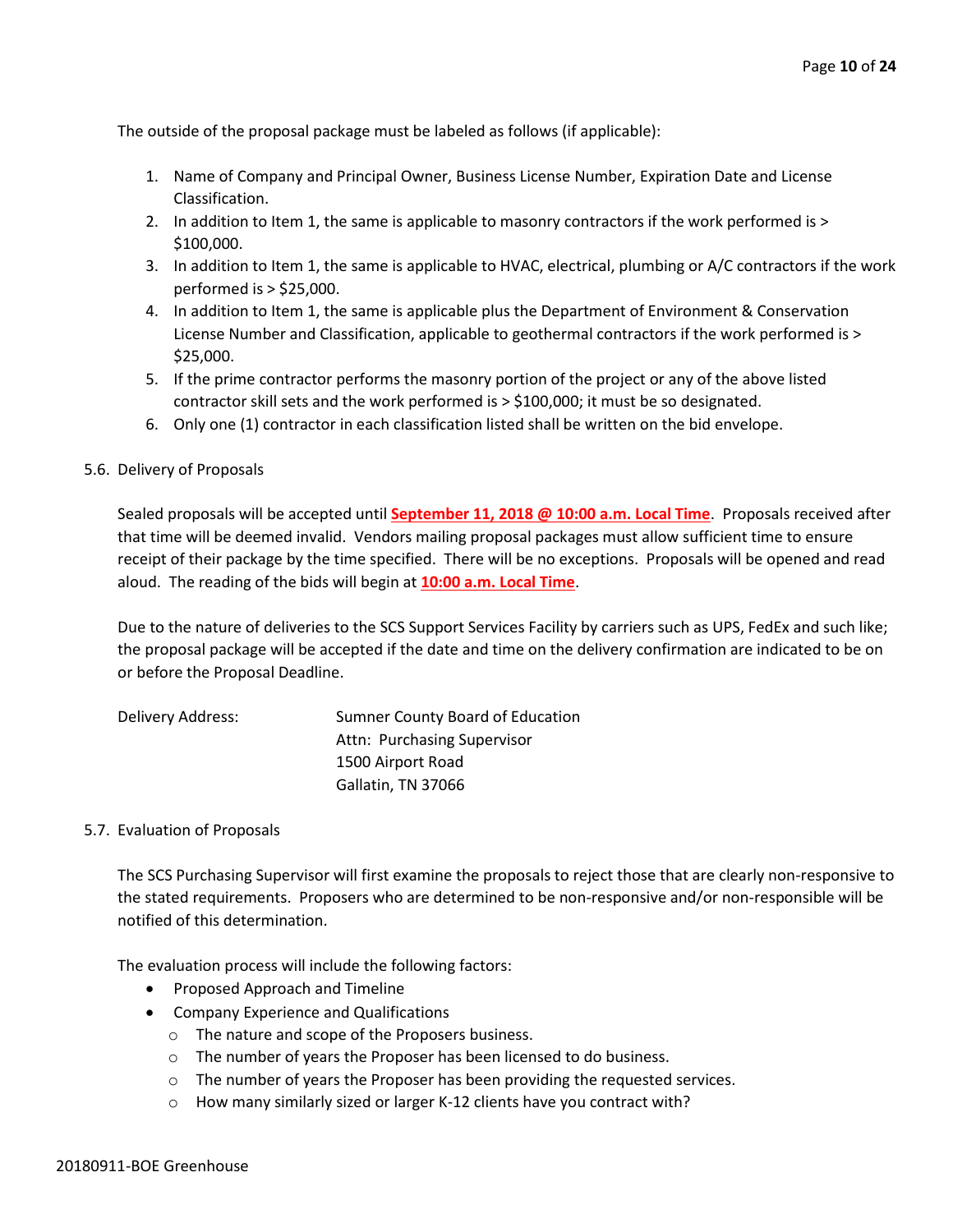- Compensation/Price Data
	- o Address all costs associated with performance of the contracted services.
- Past Performance and References
	- o Provided a minimum of three (3) client references for similar projects in size and scope successfully completed by Proposer within the last three (3) years. Attachment 6.3.
	- $\circ$  SCS may also consider other sources of pertinent past performance information, including the districts own experience with the Proposer.
- 5.8. Request for Clarification of Proposals

Requests for clarification of proposals shall be distributed by the Purchasing Supervisor in writing (or email).

#### 5.9. Protests

In the event that any interested party finds any part of the listed specifications, terms or conditions to be discrepant, incomplete or otherwise questionable in any respect; it shall be the responsibility of the concerned party to notify the SCS Purchasing Office of such matters immediately upon receipt of the RFP. All notifications must be sent to the Purchasing Supervisor via email at [purchasing@sumnerschools.org.](mailto:purchasing@sumnerschools.org)

Any actual or prospective Proposer who is aggrieved in connection with the RFP or award of a contract may protest to the Purchasing Supervisor and/or the Sumner County Board of Education at its regularly scheduled meeting.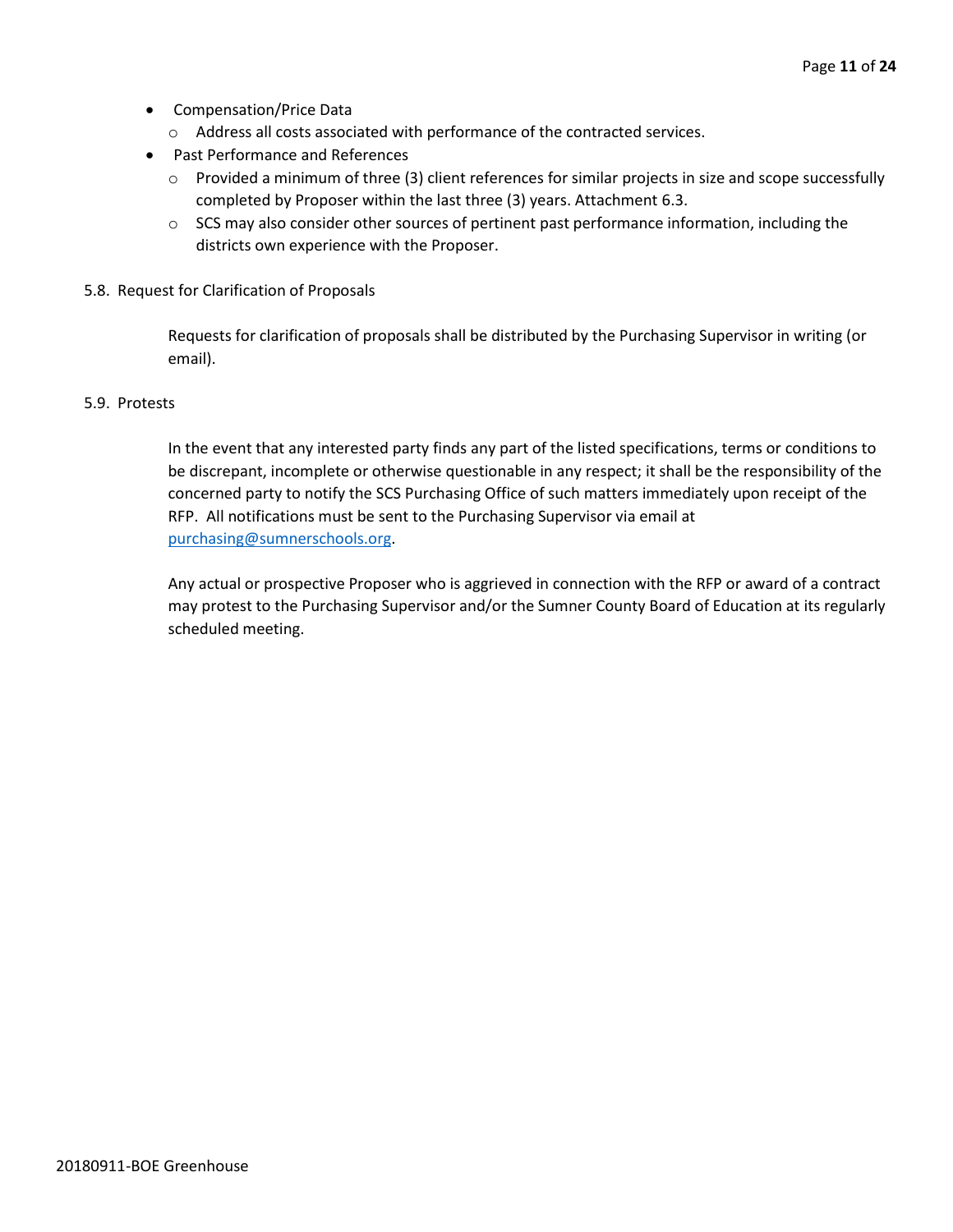#### **ATTACHMENT 6.1 - Contact Information**

| <b>Company Legal Name:</b>                 |          |
|--------------------------------------------|----------|
| <b>Company Official Address:</b>           |          |
|                                            |          |
| Company Web Site (URL):                    |          |
|                                            |          |
|                                            |          |
| Contact Person for project administration: |          |
|                                            |          |
|                                            |          |
|                                            |          |
|                                            | (office) |
|                                            |          |
|                                            | (mobile) |
|                                            |          |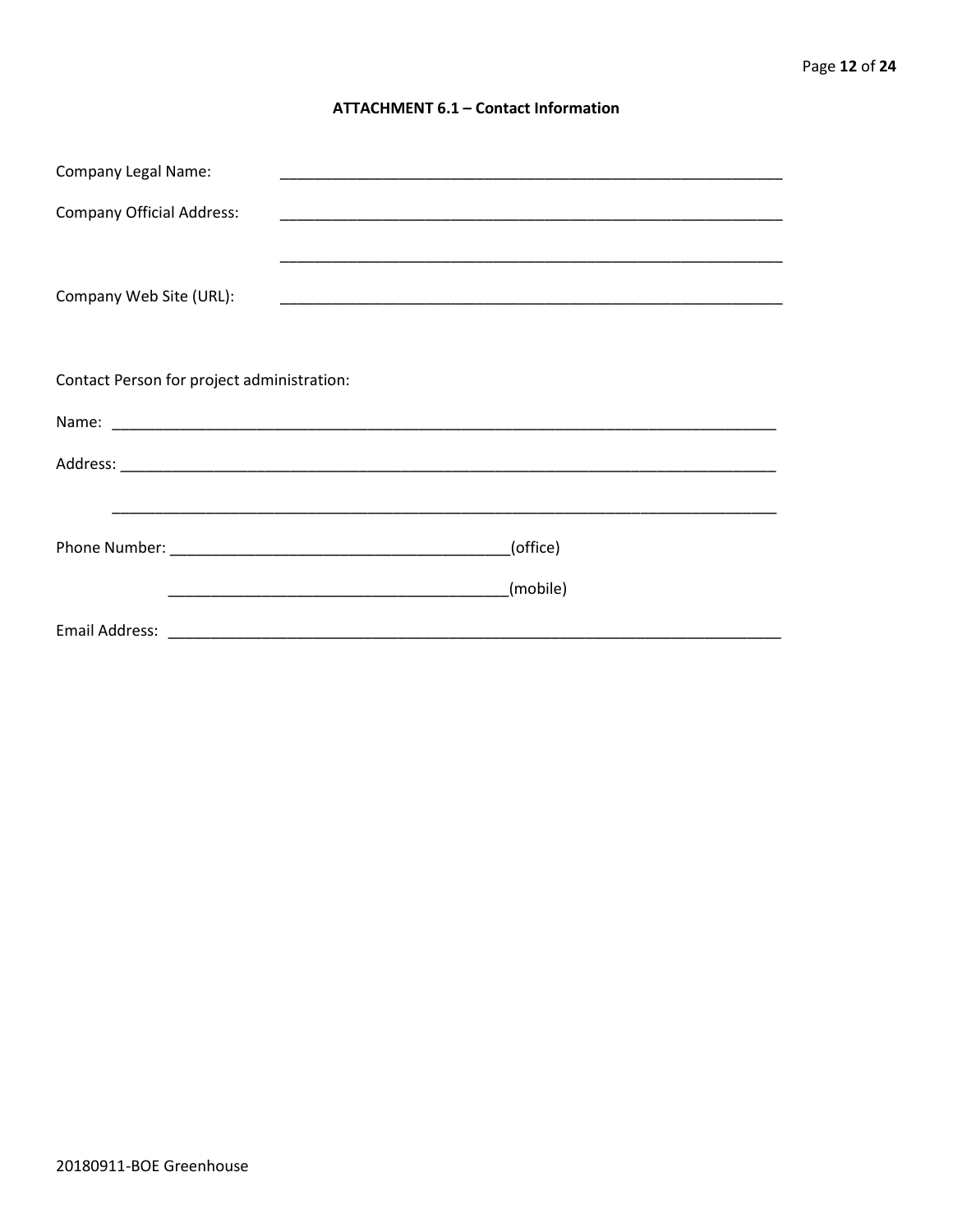

Attn: Purchasing Supervisor 1500 Airport Road Gallatin, TN 37066

#### **ATTACHMENT 6.2 – Bid Form/Certification 20180911-BOE Greenhouse**

| Date |                                     |
|------|-------------------------------------|
|      | a duly authorized representative of |
|      | hereby submit our bid for 20180911- |

**BOE Greenhouse** in accordance with the specifications and instructions set forth in these bid documents.

| (street) | (city, state, zip) |
|----------|--------------------|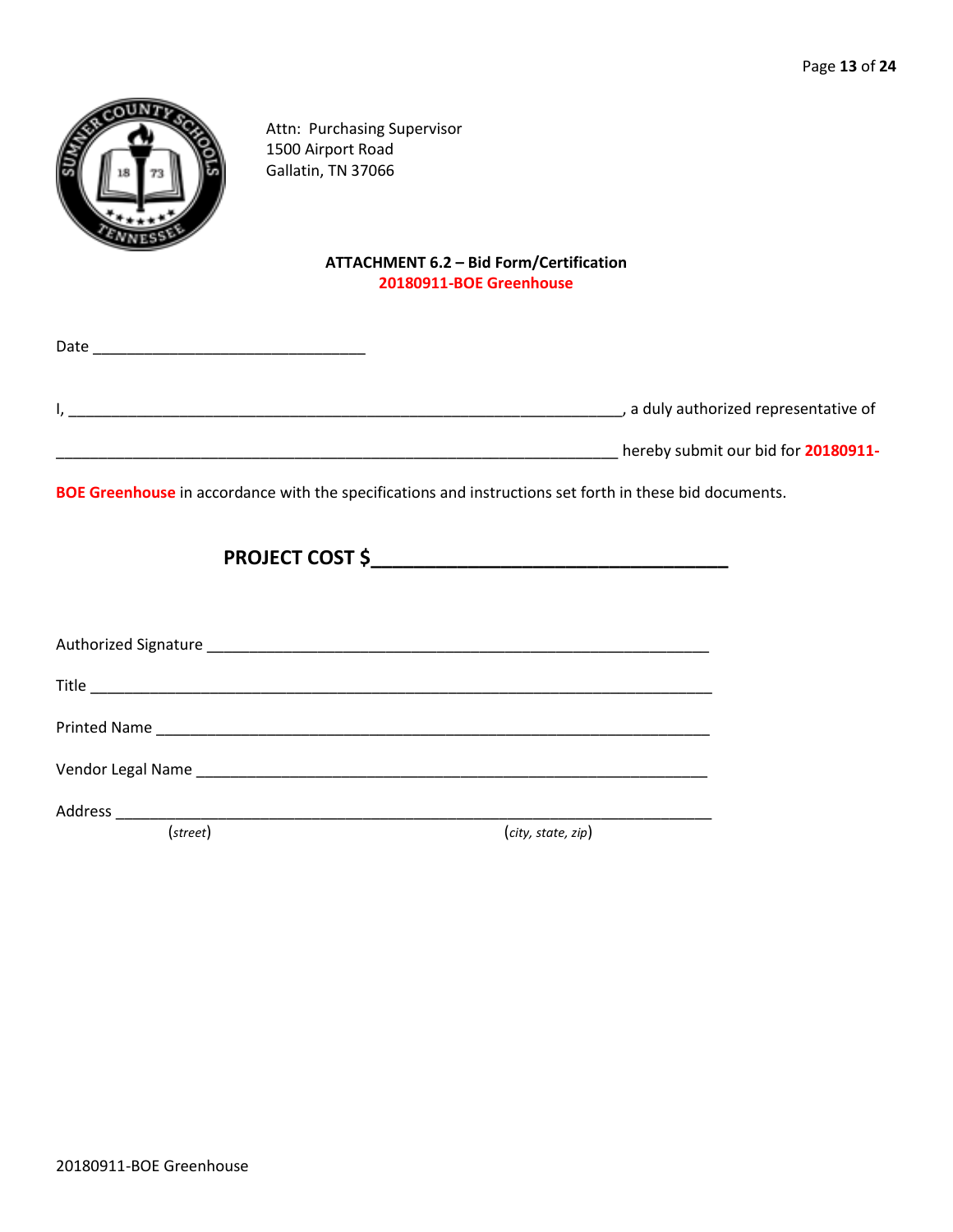| <b>ATTACHMENT 6.3 - References</b> |  |  |
|------------------------------------|--|--|
|------------------------------------|--|--|

\*Proposers may copy this page and submit additional references.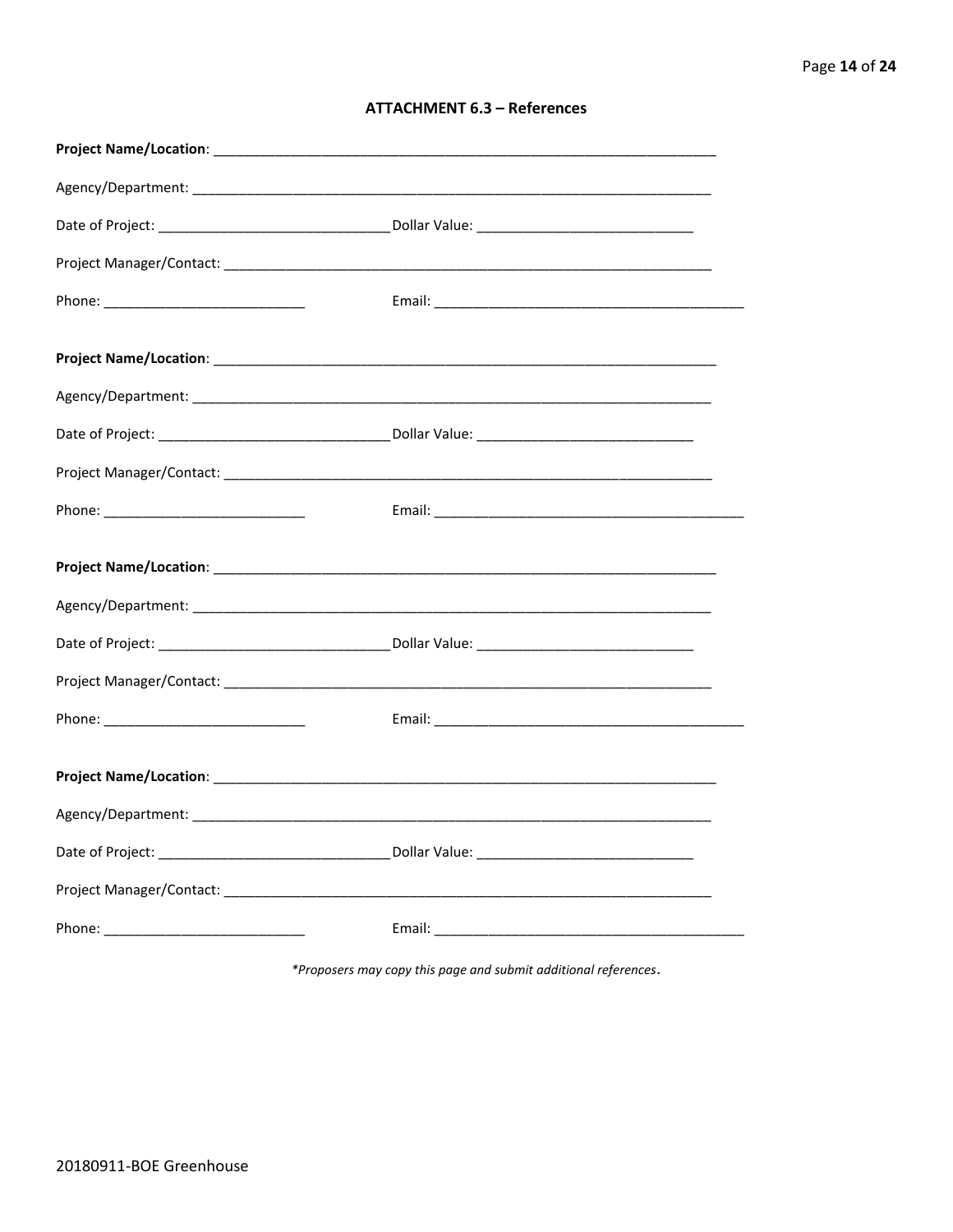#### **ATTACHMENT 6.4 – Certification Regarding Debarment or Suspension**

The prospective participant certifies, to the best of its knowledge and belief, that it and its principals:

- Are not presently debarred, suspended, proposed for debarment, declared ineligible or voluntarily excluded from participation in transactions under federal non-procurement programs by any federal department or agency;
- Have not, within the three-year period preceding the proposal, had one or more public transactions (federal, state or local) terminated for cause or default; and
- Are not presently indicated or otherwise criminally or civilly charged by a government entity (federal, state or local) and have not, within the three-year period preceding the bid, been convicted or had a civil judgement rendered against it:
	- $\circ$  For the commission of fraud or a criminal offense in connection with obtaining, attempting to obtain or performing a public transaction (federal, state or local) or a procurement contract under such a public transaction;
	- $\circ$  For the violation of federal or state antitrust statutes, including those proscribing price fixing between competitors, the allocation of customers between competitors, or bid rigging; or
	- $\circ$  For the commission of embezzlement, theft, forgery, bribery, falsification or destruction of records, making false statements, or receiving stolen property.

\_\_\_\_\_\_\_\_\_\_\_\_\_\_\_\_\_\_\_\_\_\_\_\_\_\_\_\_\_\_\_\_\_\_\_\_\_\_\_\_\_\_\_\_\_\_\_\_\_\_\_\_

I understand that a false statement on this certification may be grounds for the rejection of this proposal or the termination of the award. In addition, under 18 U.S.C. 1001, a false statement may result in a fine of up to \$10,000 or imprisonment for up to five years, or both.

Name of Participating Agency: \_\_\_\_\_\_\_\_\_\_\_\_\_\_\_\_\_\_\_\_\_\_\_\_\_\_\_\_\_\_\_\_\_\_\_\_\_\_\_\_\_\_\_\_\_\_\_\_\_\_\_\_\_\_\_\_\_\_\_\_

Name and Title of Authorized Representative: \_\_\_\_\_\_\_\_\_\_\_\_\_\_\_\_\_\_\_\_\_\_\_\_\_\_\_\_\_\_\_\_\_\_\_

Signature of Authorized Representative: \_\_\_\_\_\_\_\_\_\_\_\_\_\_\_\_\_\_\_\_\_\_\_\_\_\_\_\_\_\_\_\_\_\_\_\_\_\_\_\_\_\_\_\_\_\_\_\_\_\_\_\_

Date: \_\_\_\_\_\_\_\_\_\_\_\_\_\_\_\_\_\_\_\_\_\_\_\_\_\_\_\_

\_\_\_\_ I am unable to certify to the above statement. Attached is my explanation.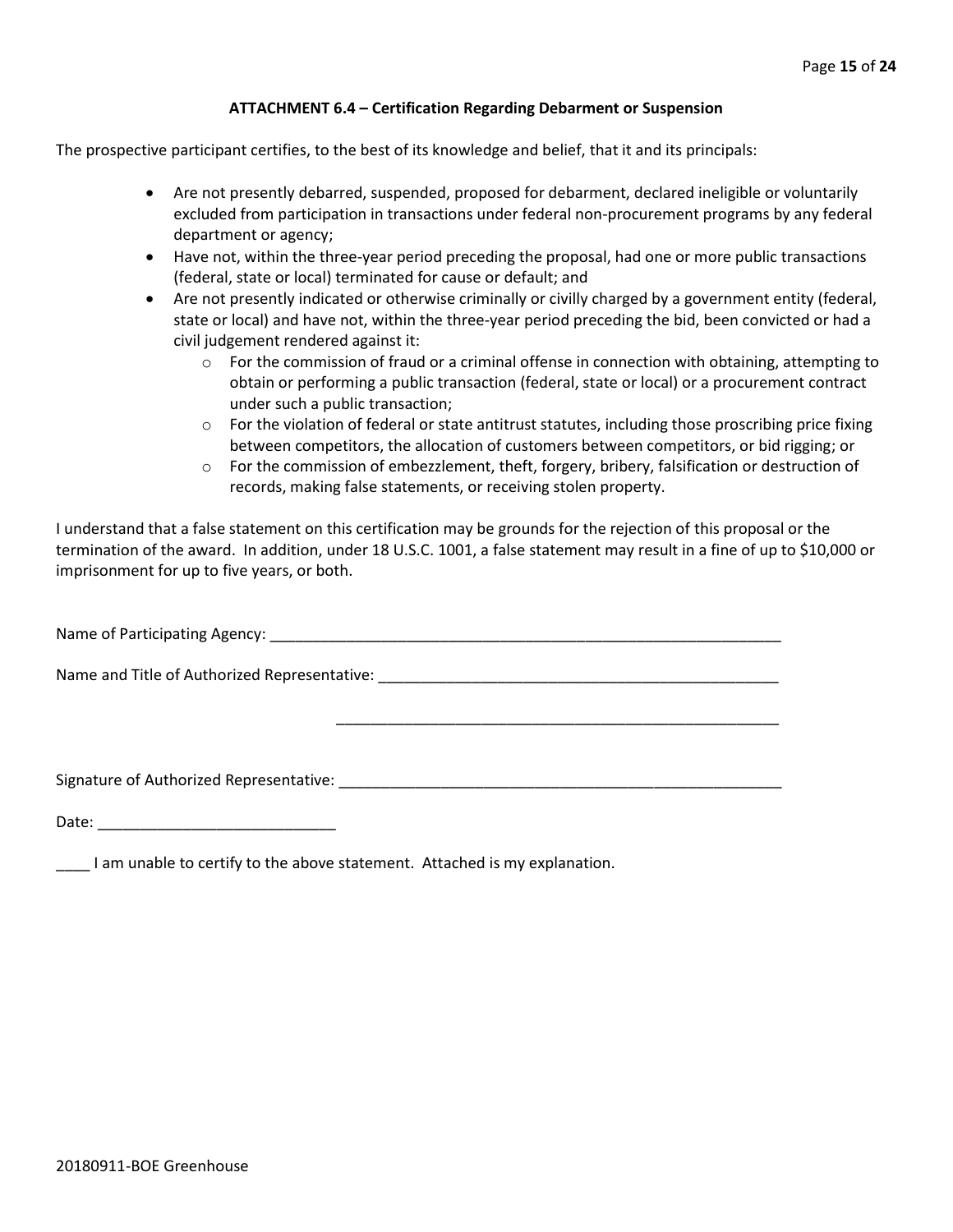#### **ATTACHMENT 6.5 – Condition of Submitting Proposal**

The undersigned Proposer has carefully examined all instructions, requirements, specifications, terms and conditions of the RFP and certifies:

- It is a reputable company regularly engaged in providing goods and/or services necessary to meet the requirements, specifications, terms and conditions of the RFP.
- All statements, information and representations prepared and submitted in response to the RFP are current, complete, true and accurate. Proposer acknowledges that the Sumner County Board of Education (SCS) will rely on such statements, information and representations in selecting the successful proposer(s).
- That the prices quoted shall be SCSs pricing for the products and/or service.
- It shall be bound by all statements, representations, warranties and guarantees made in its proposal.
- Proposer acknowledges that the contract may be canceled if any conflict of interest or appearance of a conflict of interest is discovered by SCS, in its sole discretion.
- All purchase orders must be duly authorized and executed by SCS and subject to the terms and conditions of the RFP.

By checking this box, Proposer agrees that SCS reserves the right to extend the terms, conditions, and prices of this contract to other Institutions (such as State, Local and/or Public Agencies) who express an interest in participating in any contract that results from this RFP. Each of the piggyback Institutions will issue their own purchasing documents for the goods/services. Proposer agrees that SCS shall bear no responsibility or liability for any agreements between Proposer and the other Institution(s) who desire to exercise this option.

| ADDRESS: |          |
|----------|----------|
|          |          |
| PHONE:   | (office) |
|          | (mobile) |
| EMAIL:   |          |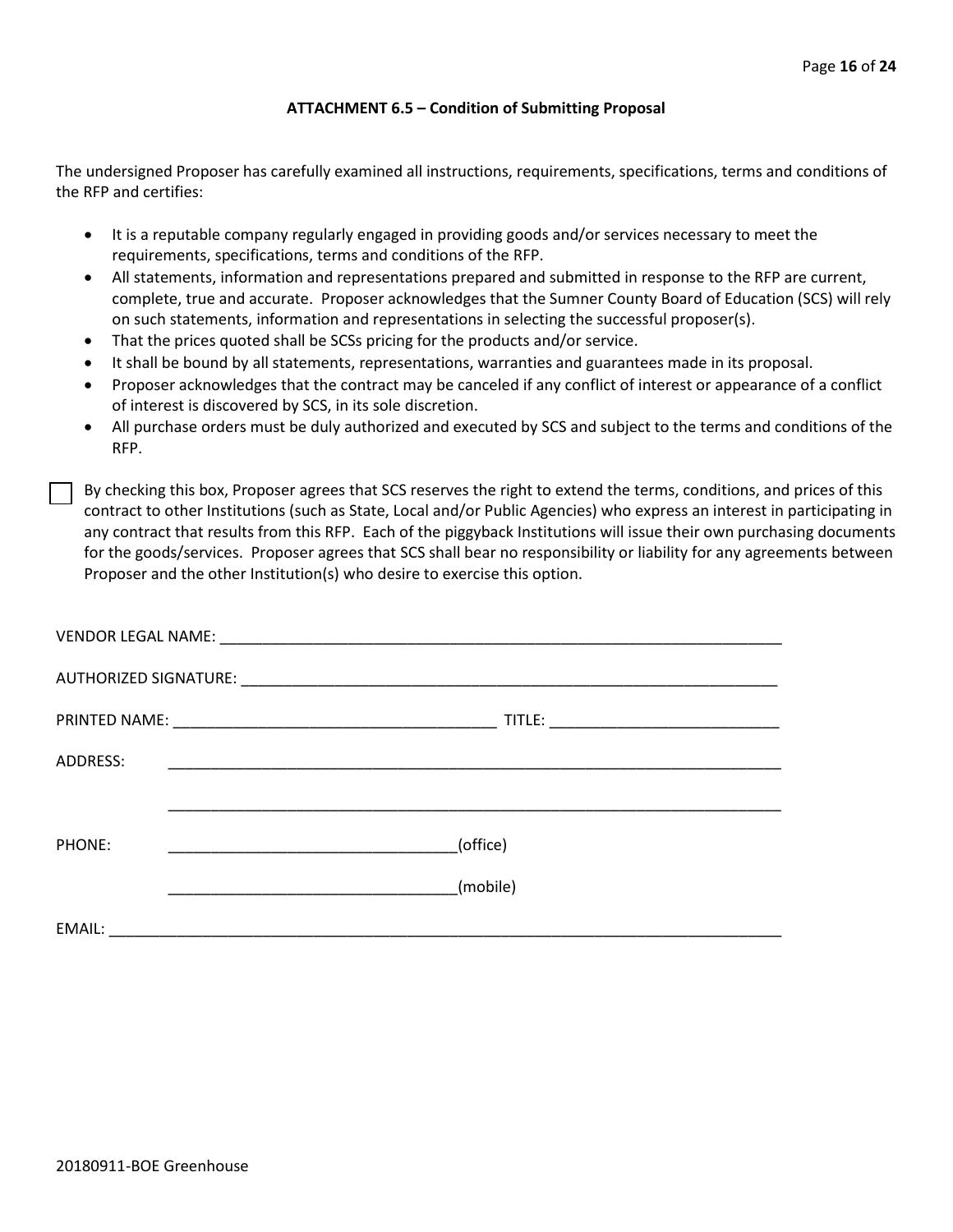#### **ATTACHMENT 6.6 – Statement of Non-Collusion**

The undersigned affirms that they are duly authorized to execute this contract, that this company, corporation, firm, partnership or individual has not prepared this proposal in collusion with any other respondent, and that the contents of this proposal as to prices, terms or conditions of said proposal have not been communicated by the undersigned nor by any employee or agent to any other person engaged in this type of business prior to the official opening of this proposal.

| Address: |          |  |  |  |  |
|----------|----------|--|--|--|--|
|          | (office) |  |  |  |  |
|          | (mobile) |  |  |  |  |
|          |          |  |  |  |  |
|          |          |  |  |  |  |
|          |          |  |  |  |  |
|          |          |  |  |  |  |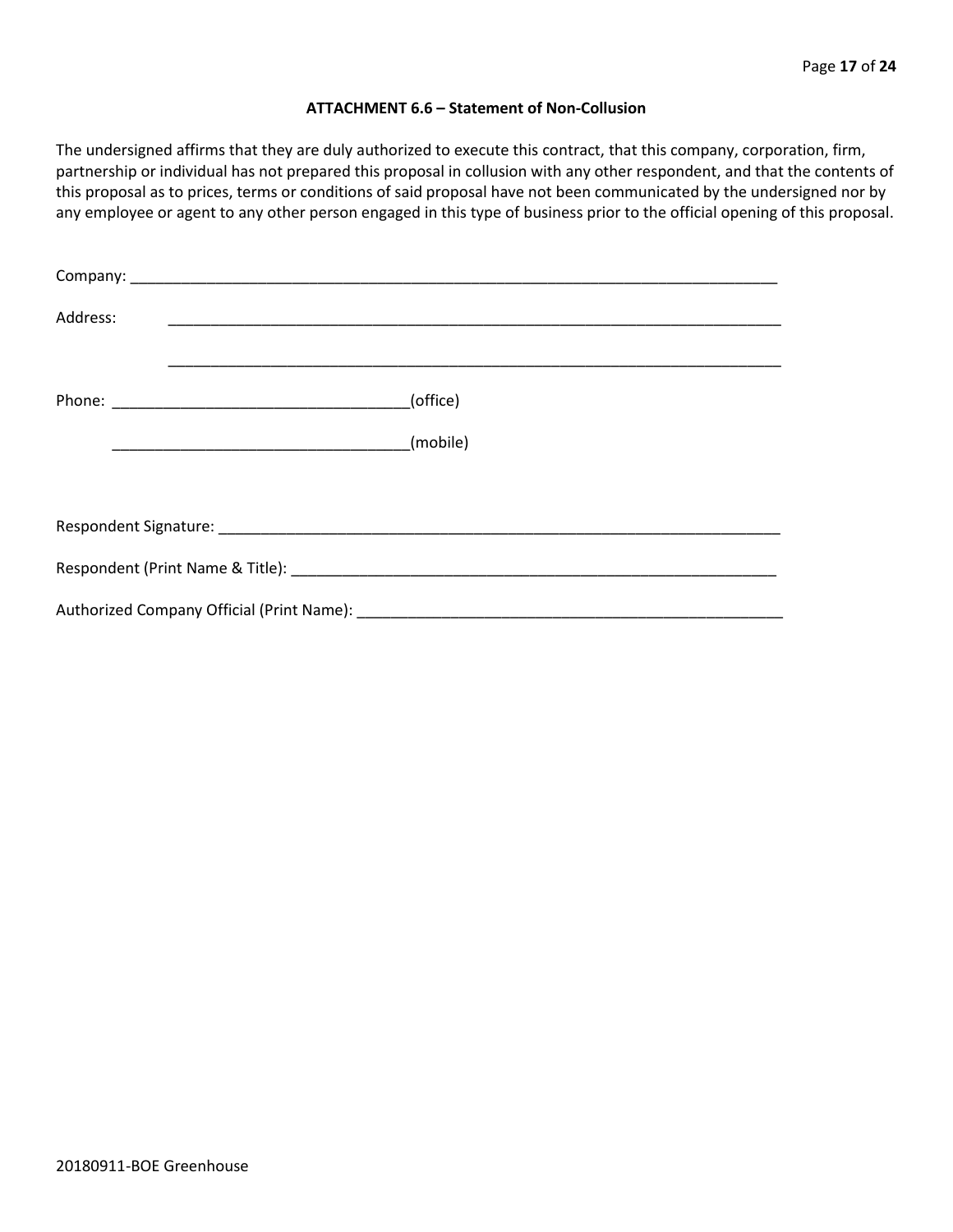#### **ATTACHMENT 6.7 – Attestation Re Personnel**

## **ATTESTATION RE PERSONNEL USED IN CONTRACT PERFORMANCE**

| CONTRACTOR LEGAL ENTITY NAME:                                          |  |
|------------------------------------------------------------------------|--|
| FEDERAL EMPLOYER IDENTIFICATION NUMBER:<br>(or Social Security Number) |  |

**The Contractor, identified above, does hereby attest, certify, warrant and assure that the Contractor shall not knowingly utilize the services of an illegal immigrant in the performance of this Contract and shall not knowingly utilize the services of any subcontractor who will utilize the services of an illegal immigrant in the performance of this Contract, T.C.A. § 12-3-309.**

SIGNATURE & DATE:

*NOTICE: This attestation MUST be signed by an individual empowered to contractually bind the Contractor.*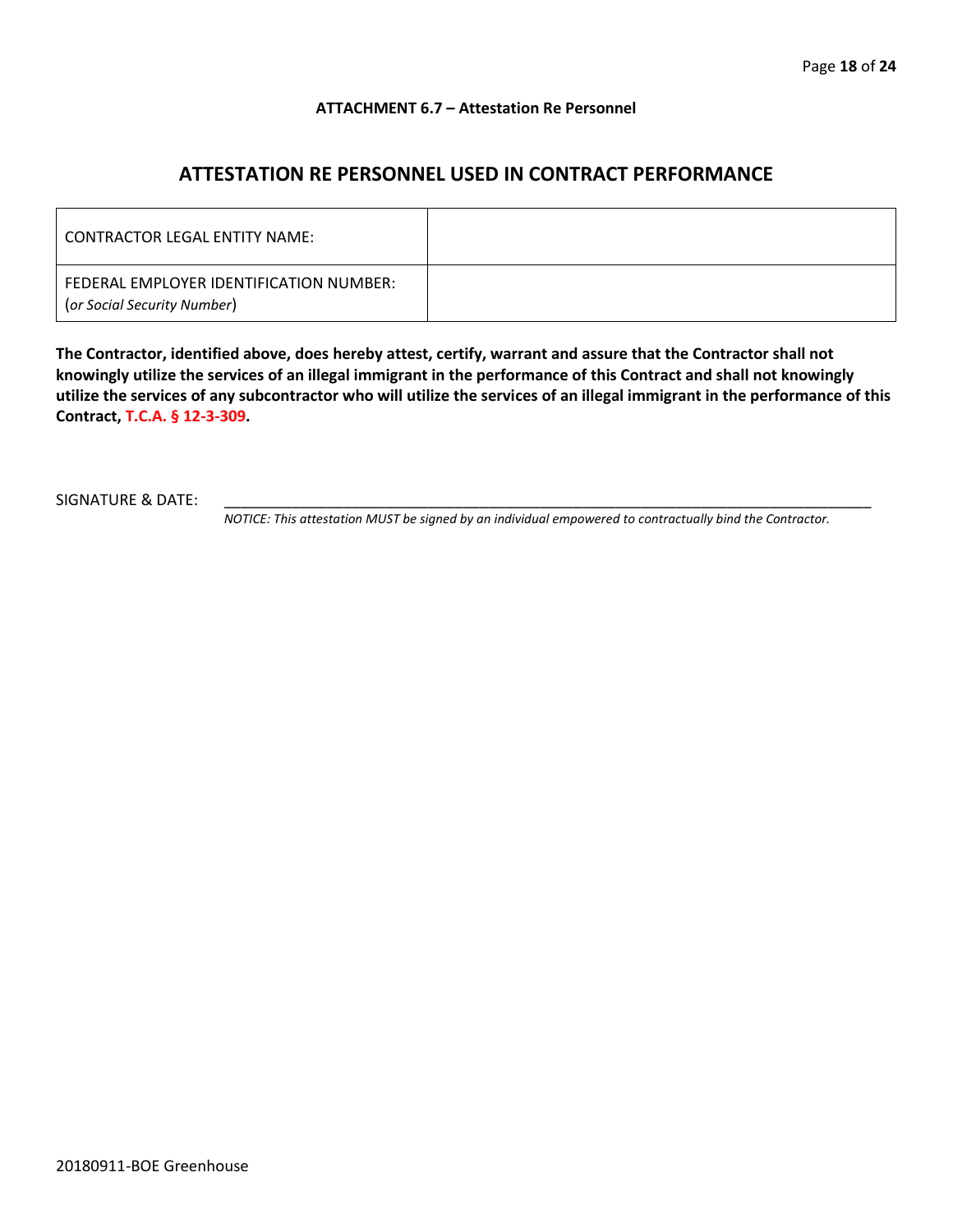#### **ATTACHMENT 6.8 – Drug Free Workplace Affidavit**

The Sumner County Board of Education is committed to maintaining a safe and productive work environment for its employees and to providing high quality service to its citizens. The goal of this policy is for Sumner County Board of Education employees and contractors to remain, or become and remain, drug-free. Abuse and dependency on alcohol and/or drugs can seriously affect the health of employees, contractors and citizens, jeopardize personal safety, impact the safety of others and impair job performance.

STATE OF

**COUNTY OF** \_\_\_\_\_\_\_\_\_\_\_\_\_\_\_\_\_\_\_\_\_\_\_\_\_\_\_\_\_\_\_\_\_

The undersigned, principal officer of

an employer of five (5) or more employees contracting with Sumner County Board of Education to provide goods or services, hereby states under oath as follows:

- 1. The undersigned is a principal officer of (hereinafter referred to as the "Company") and is duly authorized to execute this Affidavit on behalf of the Company.
- 2. The Company submits this Affidavit pursuant to T.C.A. § 50-9-113, which requires each employer with no less than five (5) employees receiving pay who contracts with the state and any local government to provide contracted services to submit an affidavit stating that such employer has a drug-free workplace program that complies with Title 50, Chapter 9 of the *Tennessee Code Annotated*.
- 3. The Company is in compliance with T.C.A. § 50-9-113 and all applicable Federal Laws, Rules and Regulations requiring a drug-free workplace program.

Further affiant saith not.

| <b>Principal Officer:</b>     |           |
|-------------------------------|-----------|
| <b>STATE OF</b>               |           |
| <b>COUNTY OF</b>              |           |
| Before me personally appeared | with whom |

I am personally acquainted (or proved to me on the basis of satisfactory evidence) and who acknowledged that such person executed the foregoing affidavit for the purposes therein contained.

Witness my hand and seal at office this \_\_\_\_\_\_\_\_\_\_\_\_\_ day of \_\_\_\_\_\_\_\_\_\_\_\_\_\_\_\_\_\_\_\_\_, 20\_\_\_\_.

\_\_\_\_\_\_\_\_\_\_\_\_\_\_\_\_\_\_\_\_\_\_\_\_\_\_\_\_\_\_\_\_\_\_\_\_\_\_\_\_\_\_\_\_\_\_\_\_ Notary Public

My commission expires: \_\_\_\_\_\_\_\_\_\_\_\_\_\_\_\_\_\_\_\_\_\_\_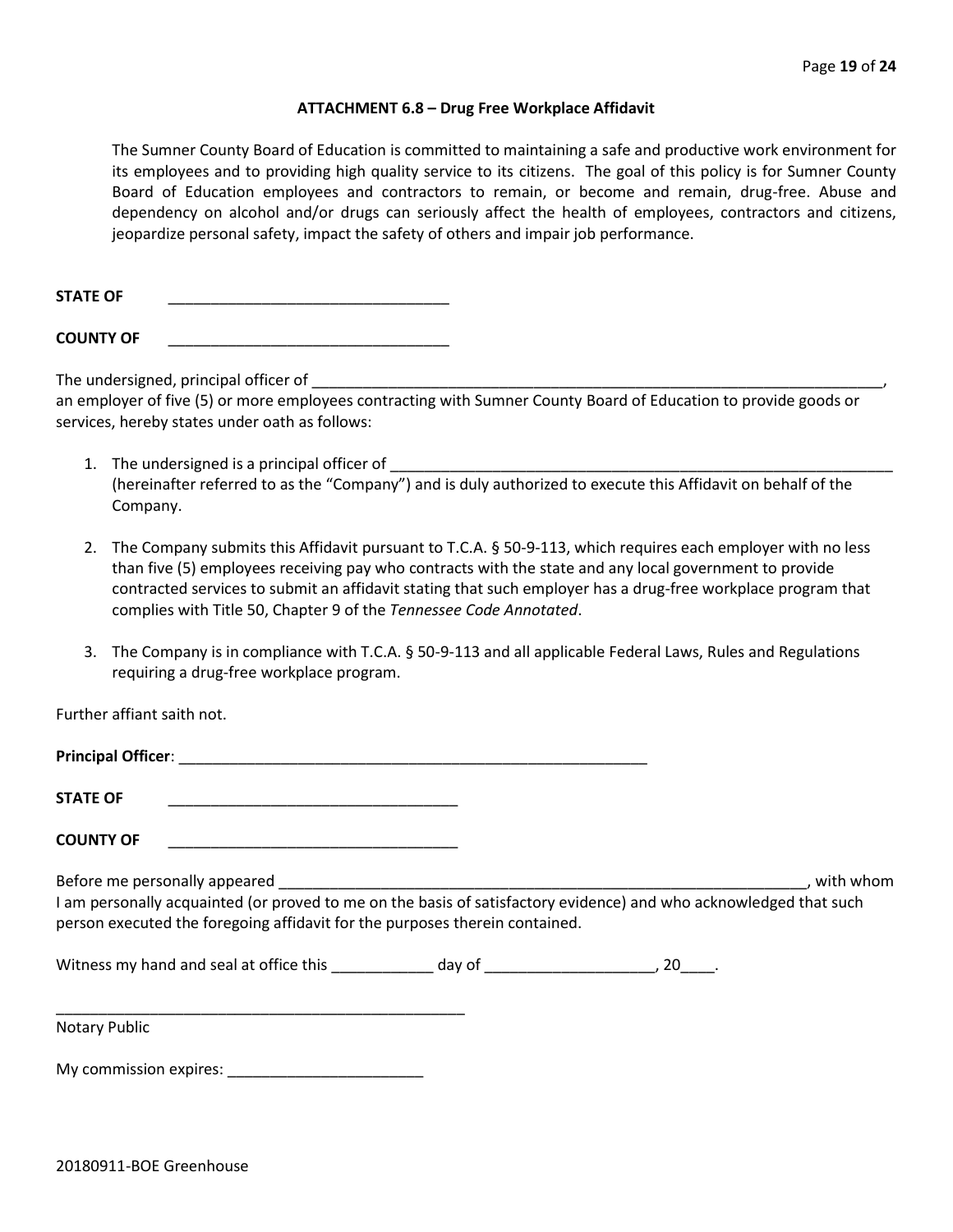#### **ATTACHMENT 6.9 – W9**

| <b>Request for Taxpayer</b><br>(Rev. December 2014)<br><b>Identification Number and Certification</b><br>Department of the Treasury<br>Internal Revenue Service<br>1 Name (as shown on your income tax return). Name is required on this line; do not leave this line blank.<br>2 Business name/disregarded entity name, if different from above<br>N<br>3 Check appropriate box for federal tax classification; check only one of the following seven boxes:                                               |                                                                                  |                                                                                                                                                                                                                                                                                                                                                                                                                                                                                                                                                                                                                               |                                                                                                                                                               |                                         |                        | 4 Exemptions (codes apply only to                                                                                                                                                       | Give Form to the<br>requester. Do not<br>send to the IRS. |  |
|-------------------------------------------------------------------------------------------------------------------------------------------------------------------------------------------------------------------------------------------------------------------------------------------------------------------------------------------------------------------------------------------------------------------------------------------------------------------------------------------------------------|----------------------------------------------------------------------------------|-------------------------------------------------------------------------------------------------------------------------------------------------------------------------------------------------------------------------------------------------------------------------------------------------------------------------------------------------------------------------------------------------------------------------------------------------------------------------------------------------------------------------------------------------------------------------------------------------------------------------------|---------------------------------------------------------------------------------------------------------------------------------------------------------------|-----------------------------------------|------------------------|-----------------------------------------------------------------------------------------------------------------------------------------------------------------------------------------|-----------------------------------------------------------|--|
| Specific Instructions on page<br>Print or type                                                                                                                                                                                                                                                                                                                                                                                                                                                              | Individual/sole proprietor or<br>single-member LLC<br>Other (see instructions) ▶ | C Corporation<br>Limited liability company. Enter the tax classification (C=C corporation, S=S corporation, P=partnership) ▶<br>Note. For a single-member LLC that is disregarded, do not check LLC; check the appropriate box in the line above for<br>the tax classification of the single-member owner.                                                                                                                                                                                                                                                                                                                    | S Corporation Partnership<br>Trust/estate<br>code (if any)                                                                                                    |                                         |                        | certain entities, not individuals; see<br>instructions on page 3):<br>Exempt payee code (if any)<br>Exemption from FATCA reporting<br>(Applies to accounts maintained outside the U.S.) |                                                           |  |
| See                                                                                                                                                                                                                                                                                                                                                                                                                                                                                                         | 6 City, state, and ZIP code                                                      | 5 Address (number, street, and apt. or suite no.)<br>7 List account number(s) here (optional)                                                                                                                                                                                                                                                                                                                                                                                                                                                                                                                                 |                                                                                                                                                               | Requester's name and address (optional) |                        |                                                                                                                                                                                         |                                                           |  |
| Part I                                                                                                                                                                                                                                                                                                                                                                                                                                                                                                      |                                                                                  | <b>Taxpayer Identification Number (TIN)</b>                                                                                                                                                                                                                                                                                                                                                                                                                                                                                                                                                                                   |                                                                                                                                                               |                                         |                        |                                                                                                                                                                                         |                                                           |  |
|                                                                                                                                                                                                                                                                                                                                                                                                                                                                                                             |                                                                                  | Enter your TIN in the appropriate box. The TIN provided must match the name given on line 1 to avoid                                                                                                                                                                                                                                                                                                                                                                                                                                                                                                                          |                                                                                                                                                               |                                         | Social security number |                                                                                                                                                                                         |                                                           |  |
| backup withholding. For individuals, this is generally your social security number (SSN). However, for a<br>resident alien, sole proprietor, or disregarded entity, see the Part I instructions on page 3. For other<br>entities, it is your employer identification number (EIN). If you do not have a number, see How to get a<br>TIN on page 3.                                                                                                                                                          |                                                                                  |                                                                                                                                                                                                                                                                                                                                                                                                                                                                                                                                                                                                                               |                                                                                                                                                               | or                                      |                        |                                                                                                                                                                                         |                                                           |  |
| Note. If the account is in more than one name, see the instructions for line 1 and the chart on page 4 for<br>guidelines on whose number to enter.                                                                                                                                                                                                                                                                                                                                                          |                                                                                  |                                                                                                                                                                                                                                                                                                                                                                                                                                                                                                                                                                                                                               | <b>Employer identification number</b><br>-                                                                                                                    |                                         |                        |                                                                                                                                                                                         |                                                           |  |
| Part II                                                                                                                                                                                                                                                                                                                                                                                                                                                                                                     | <b>Certification</b>                                                             |                                                                                                                                                                                                                                                                                                                                                                                                                                                                                                                                                                                                                               |                                                                                                                                                               |                                         |                        |                                                                                                                                                                                         |                                                           |  |
|                                                                                                                                                                                                                                                                                                                                                                                                                                                                                                             | Under penalties of perjury, I certify that:                                      |                                                                                                                                                                                                                                                                                                                                                                                                                                                                                                                                                                                                                               |                                                                                                                                                               |                                         |                        |                                                                                                                                                                                         |                                                           |  |
| 1. The number shown on this form is my correct taxpayer identification number (or I am waiting for a number to be issued to me); and<br>2. I am not subject to backup withholding because: (a) I am exempt from backup withholding, or (b) I have not been notified by the Internal Revenue<br>Service (IRS) that I am subject to backup withholding as a result of a failure to report all interest or dividends, or (c) the IRS has notified me that I am<br>no longer subject to backup withholding; and |                                                                                  |                                                                                                                                                                                                                                                                                                                                                                                                                                                                                                                                                                                                                               |                                                                                                                                                               |                                         |                        |                                                                                                                                                                                         |                                                           |  |
|                                                                                                                                                                                                                                                                                                                                                                                                                                                                                                             |                                                                                  | 3. I am a U.S. citizen or other U.S. person (defined below); and                                                                                                                                                                                                                                                                                                                                                                                                                                                                                                                                                              |                                                                                                                                                               |                                         |                        |                                                                                                                                                                                         |                                                           |  |
|                                                                                                                                                                                                                                                                                                                                                                                                                                                                                                             |                                                                                  | 4. The FATCA code(s) entered on this form (if any) indicating that I am exempt from FATCA reporting is correct.                                                                                                                                                                                                                                                                                                                                                                                                                                                                                                               |                                                                                                                                                               |                                         |                        |                                                                                                                                                                                         |                                                           |  |
|                                                                                                                                                                                                                                                                                                                                                                                                                                                                                                             | instructions on page 3.                                                          | Certification instructions. You must cross out item 2 above if you have been notified by the IRS that you are currently subject to backup withholding<br>because you have failed to report all interest and dividends on your tax return. For real estate transactions, item 2 does not apply. For mortgage<br>interest paid, acquisition or abandonment of secured property, cancellation of debt, contributions to an individual retirement arrangement (IRA), and<br>generally, payments other than interest and dividends, you are not required to sign the certification, but you must provide your correct TIN. See the |                                                                                                                                                               |                                         |                        |                                                                                                                                                                                         |                                                           |  |
| Sign<br>Here                                                                                                                                                                                                                                                                                                                                                                                                                                                                                                | Signature of<br>U.S. person ▶                                                    |                                                                                                                                                                                                                                                                                                                                                                                                                                                                                                                                                                                                                               | Date P                                                                                                                                                        |                                         |                        |                                                                                                                                                                                         |                                                           |  |
|                                                                                                                                                                                                                                                                                                                                                                                                                                                                                                             | <b>General Instructions</b>                                                      |                                                                                                                                                                                                                                                                                                                                                                                                                                                                                                                                                                                                                               | · Form 1098 (home mortgage interest), 1098-E (student Ioan interest), 1098-T<br>(tuition)                                                                     |                                         |                        |                                                                                                                                                                                         |                                                           |  |
|                                                                                                                                                                                                                                                                                                                                                                                                                                                                                                             |                                                                                  | Section references are to the Internal Revenue Code unless otherwise noted.                                                                                                                                                                                                                                                                                                                                                                                                                                                                                                                                                   | • Form 1099-C (canceled debt)                                                                                                                                 |                                         |                        |                                                                                                                                                                                         |                                                           |  |
| Future developments. Information about developments affecting Form W-9 (such<br>as legislation enacted after we release it) is at www.irs.gov/fw9.                                                                                                                                                                                                                                                                                                                                                          |                                                                                  | . Form 1099-A (acquisition or abandonment of secured property)                                                                                                                                                                                                                                                                                                                                                                                                                                                                                                                                                                |                                                                                                                                                               |                                         |                        |                                                                                                                                                                                         |                                                           |  |
| <b>Purpose of Form</b>                                                                                                                                                                                                                                                                                                                                                                                                                                                                                      |                                                                                  | Use Form W-9 only if you are a U.S. person (including a resident alien), to<br>provide your correct TIN.                                                                                                                                                                                                                                                                                                                                                                                                                                                                                                                      |                                                                                                                                                               |                                         |                        |                                                                                                                                                                                         |                                                           |  |
|                                                                                                                                                                                                                                                                                                                                                                                                                                                                                                             |                                                                                  | An individual or entity (Form W-9 requester) who is required to file an information<br>return with the IRS must obtain your correct taxpayer identification number (TIN)                                                                                                                                                                                                                                                                                                                                                                                                                                                      | If you do not return Form W-9 to the requester with a TIN, you might be subject<br>to backup withholding. See What is backup withholding? on page 2.          |                                         |                        |                                                                                                                                                                                         |                                                           |  |
| which may be your social security number (SSN), individual taxpayer identification<br>number (ITIN), adoption taxpayer identification number (ATIN), or employer<br>identification number (EIN), to report on an information return the amount paid to<br>you, or other amount reportable on an information return. Examples of information                                                                                                                                                                 |                                                                                  | By signing the filled-out form, you:<br>1. Certify that the TIN you are giving is correct (or you are waiting for a number<br>to be issued).<br>2. Certify that you are not subject to backup withholding, or                                                                                                                                                                                                                                                                                                                                                                                                                 |                                                                                                                                                               |                                         |                        |                                                                                                                                                                                         |                                                           |  |
| returns include, but are not limited to, the following:                                                                                                                                                                                                                                                                                                                                                                                                                                                     |                                                                                  | 3. Claim exemption from backup withholding if you are a U.S. exempt payee. If                                                                                                                                                                                                                                                                                                                                                                                                                                                                                                                                                 |                                                                                                                                                               |                                         |                        |                                                                                                                                                                                         |                                                           |  |
| · Form 1099-INT (interest earned or paid)<br>. Form 1099-DIV (dividends, including those from stocks or mutual funds)                                                                                                                                                                                                                                                                                                                                                                                       |                                                                                  |                                                                                                                                                                                                                                                                                                                                                                                                                                                                                                                                                                                                                               | applicable, you are also certifying that as a U.S. person, your allocable share of                                                                            |                                         |                        |                                                                                                                                                                                         |                                                           |  |
|                                                                                                                                                                                                                                                                                                                                                                                                                                                                                                             |                                                                                  | . Form 1099-MISC (various types of income, prizes, awards, or gross proceeds)                                                                                                                                                                                                                                                                                                                                                                                                                                                                                                                                                 | any partnership income from a U.S. trade or business is not subject to the<br>withholding tax on foreign partners' share of effectively connected income, and |                                         |                        |                                                                                                                                                                                         |                                                           |  |
| . Form 1099-B (stock or mutual fund sales and certain other transactions by<br>brokers)                                                                                                                                                                                                                                                                                                                                                                                                                     |                                                                                  | 4. Certify that FATCA code(s) entered on this form (if any) indicating that you are<br>exempt from the FATCA reporting, is correct. See What is FATCA reporting? on<br>page 2 for further information.                                                                                                                                                                                                                                                                                                                                                                                                                        |                                                                                                                                                               |                                         |                        |                                                                                                                                                                                         |                                                           |  |
| · Form 1099-S (proceeds from real estate transactions)<br>. Form 1099-K (merchant card and third party network transactions)                                                                                                                                                                                                                                                                                                                                                                                |                                                                                  |                                                                                                                                                                                                                                                                                                                                                                                                                                                                                                                                                                                                                               |                                                                                                                                                               |                                         |                        |                                                                                                                                                                                         |                                                           |  |

Cat. No. 10231X

Form **W-9** (Rev. 12-2014)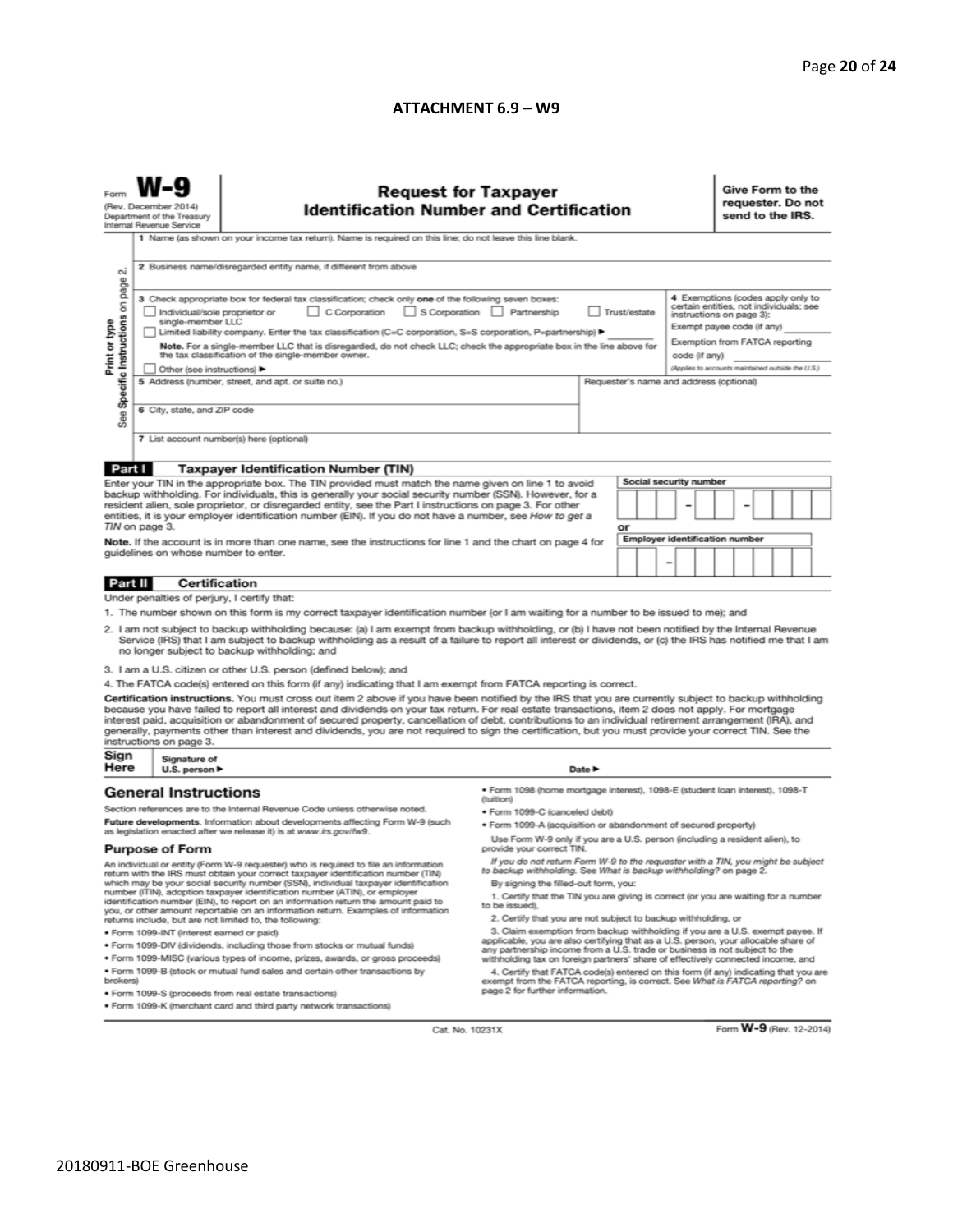#### **ATTACHMENT 6.10 – Standard Terms & Conditions SUMNER COUNTY BOARD OF EDUCATION (SCS)**

#### **1. PREPARATION AND SUBMISSION OF BID.**

- **a.** Failure to examine any drawings**,** specifications, or instructions will be at the proposer's risk. Any deviation from the stated terms, conditions and specifications must be coordinated with and approved in writing by the SCS Purchasing Supervisor.
- **b.** RFP SUBMITTAL / SIGNATURE: Proposal shall give the full name and business address of the bidder. If the proposer is a corporation, the name shall be stated as it is in the corporate charter. Proposals must be signed in ink by the proposer's authorized agent. Unsigned proposals will be rejected. Proposals are to be sealed and the outside of the envelope is to reference the RFP number. The person signing the proposal must show their title, and if requested by the institution, must furnish satisfactory proof of his or her authority to bind his or her company in contract. Proposer understands that by submitting a proposal with an authorized signature, it shall constitute an offer to SCS. Proposals must be typewritten or in ink; otherwise they may not be considered. Purchase orders will be issued to the firm name appearing on the W9. Facsimile responses will not be considered.
- **c.** SCS is not responsible for any costs incurred by any vendor pursuant to the RFP. The vendor shall be responsible for all costs incurred in connection with the preparation and submission of its proposal.
- **d.** All proposers must be in compliance with T.C.A. § 62-6-119 at the time of proposal submission and provide evidence of compliance with the applicable provisions of the chapter before such proposal may be considered.
- **e.** Proposals are to be received in the location designated in the RFP no later than the specified date and time. Late submissions will NOT be opened or considered.
- **f.** No erasures permitted. Errors may be crossed out and corrections printed in ink or typewritten adjacent to error and must be initialed in ink by person signing the proposal.
- **g.** Specifications: Reference to available specifications shall be sufficient to make the terms of the specifications binding on the proposer. The use of the name of a manufacturer, or any special brand or make in describing an item does not restrict the proposer to that manufacturer or specific article, unless specifically stated. Comparable products of other manufacturers will be considered if proof of compatibility is contained in the proposal. Proposers are required to notify SCSs Purchasing Supervisor whenever specifications/procedures are not perceived to be fair and open. The articles on which the proposal is submitted must be equal or superior to that specified. Informative and Descriptive Literature: The proposer must show brand or trade names of the articles proposed, when applicable. It shall be the responsibility of the proposer, including proposer's whose product is referenced, to furnish with the proposer such specifications, catalog pages, brochures or other data as will provide an adequate basis for determining the quality and functional capabilities of the product offered. Failure to provide this data may be considered valid justification for rejection of proposer.
- **h.** Samples: Samples of items when called for, must be furnished free of expense, and if not destroyed will, upon proposer's request within ten (10) days of RFP opening, be returned at the proposer's expense. Each sample must be labeled with the proposer's name, manufacturer's brand name and number, RFP number and item reference.
- **i.** Time of Performance: The number of calendar days in which delivery is to be made after receipt of order shall be stated in the RFP and may be a factor in making an award, price notwithstanding. If no delivery time is stated in the bid, bidder agrees that delivery is to be made within two weeks (10 business days) of order.
- **j.** Transportation and delivery charges should be included in the price and be fully prepaid by the vendor to the destination specified in the RFP. Proposal prices shall include delivery of all items F.O.B. destination.
- **k.** New materials and supplies must be delivered unless otherwise specifically stated in the RFP.
- **l.** Alternate/multiple bids will not be considered unless specifically called for in the RFP.
- **m.** Only proposals submitted on RFP forms furnished by SCS will be considered.
- By signing this RFP where indicated, the proposer agrees to strictly abide by all local, state and federal statutes and regulations. The proposer further certifies that this proposer is made without collusion or fraud.
- **o.** Error in Proposal. In case of error in the extension of prices in the proposal, the unit price will govern. Late submissions will NOT be opened or considered. Proposers are cautioned to verify their proposals before submission, as amendments received after the ITB deadline will not be considered. No proposals shall be altered, amended or withdrawn after opening. After proposal opening, a proposer may withdraw a proposal only when there is obvious clerical error such as a misplaced decimal point, or when enforcement of the proposal would impose unconscionable hardship due to an error in the proposal resulting in a quotation substantially below the other proposals received. Proposal withdrawals will be considered only upon written request of the proposer.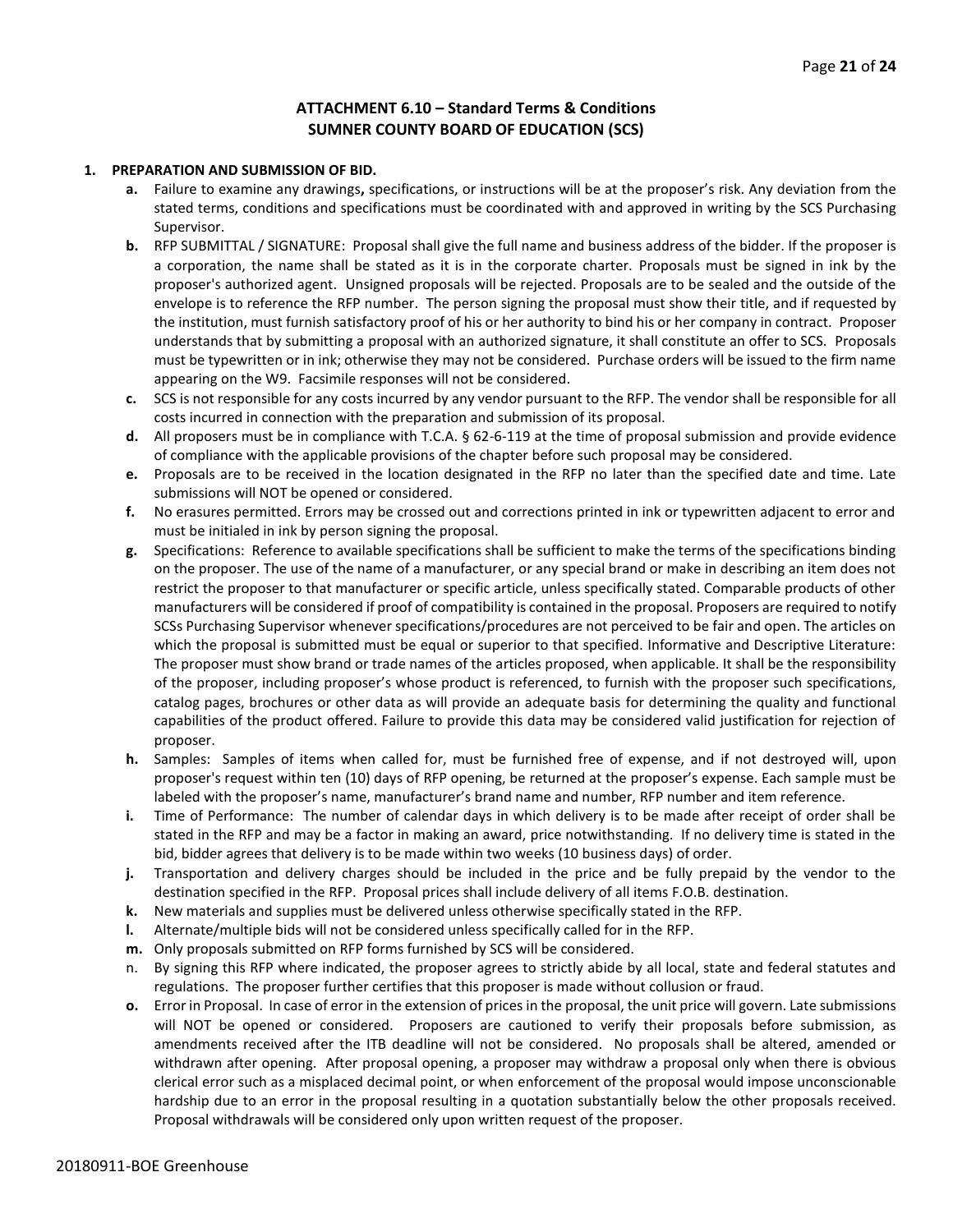- **2. OPEN RECORDS.** In order to comply with the provisions of the Tennessee Open Records Act, all proposals will be publicly opened and are subject to public inspection after the award upon written request. Proposers may be present at ITB opening. Summary information will be posted the SCS website, www.sumnerschools.org under the Invitation to Bid link.
- **3. ACCEPTANCE AND AWARD.** SCS reserves the right to reject any and all proposals and to waive any informality in proposals and, unless otherwise specified by the proposer to accept any item in the proposal. Action to reject all proposals shall be taken for unreasonably high prices, errors in the proposal documents, cessation of need, unavailability of funds, or any other reason approved by SCS.
	- a. Contracts and purchases will be made with the lowest, responsive, responsible, qualified proposer. The quality of the articles to be supplied, their conformity with the specifications, their suitability to the requirements of the Institution, cash discount offered, and the delivery terms will be taken into consideration.
	- b. Any deviation from these stated terms, specifications and conditions must be coordinated with and approved in writing by the Purchasing Supervisor.
	- c. Prices quoted on the response (if any) are to be considered firm and binding until the said equipment, supplies or services are in the possession of SCS.
	- d. SCS reserves the right to order more or less than the quantity listed in the proposal.
	- e. If a proposer fails to state a time within which a proposal must be accepted, it is understood and agreed that SCS shall have ninety (90) days to accept.
	- f. No purchase or contract is authorized or valid until the issuance of a SCS purchase order in accordance with SCS policy. No SCS employee is authorized to purchase equipment, supplies or services prior to the issuance of such a purchase order.
	- g. The contract may not be assigned without written SCS consent.
	- h. If the appropriate space is marked on the ITB, other Institutions (such as State, Local and/or Public Agencies) may purchase off the contract during the same period as SCS.
	- i. The awarded proposer will be required to post a performance and payment bond in the amount of 25% of the contract price if it exceeds \$100,000 as stated by T.C.A. §12-4-201.
	- j. If the project cost is in excess of \$25,000 a performance bond must be secured by the requesting part in an amount equal to the market improvement value.
- **4. PAYMENT**. Payment terms must be specified in the proposal, including any discounts for early payment. Partial payments will not be approved unless justification for such payment can be shown. Terms will be NET 30 days. Payment will not be made until the conditions and specifications of the RFP are inspected and approved as conforming by persons appointed by SCS.
- **5. DEFAULT OF SELECTED VENDOR.** In case of vendor default, SCS may procure the articles or services from other sources and hold the defaulting vendor responsible for any resulting cost. If the awarded vendor violates any terms of their response, the contract, SCS policy or any law, they may be disqualified from proposing for a period of two years for minor violations or longer for major violations. Proposals from disqualified proposers will not be accepted during the period of disqualification.
- **6. INSPECTION OF PURCHASES.** Articles received which are not equivalent will not be accepted and will be picked up by the vendor or returned to vendor, shipping charges collect. SCS shall have a reasonable period in which to inspect and accept or reject materials without liability. If necessity requires SCS to use nonconforming materials, an appropriate reduction in payment may be made.
- **7. TAXES.** SCS is tax exempt; do not include taxes in quotation. Vendors making improvements or additions to or performing repair work on real property for SCS are liable for any applicable sales or use tax on tangible personal property used in connection with the contract or furnished to vendors by the state for use under the contract.
- **8. NONDISCRIMINATION.** SCS is an equal opportunity employer. SCS and bidder agree to comply with Titles VI and VII of the Civil Rights Act of 1964, Title IX of the Education Amendments of 1972, Section 504 of the Rehabilitation Act of 1973, Executive Order 11,246, the Americans with Disabilities Act of 1990 and the related regulations to each. Each party assures that it will not discriminate against any individual including, but not limited to employees or applicants for employment and/or students, because of race, religion, creed, color, sex, age, disability, veteran status or national origin. In the event that any claims should arise with regards to violations of any such local, state or federal law, statues, rule or regulations, the vendor will indemnify and hold SCS harmless for any damages, including court costs or attorney fees, which might be incurred.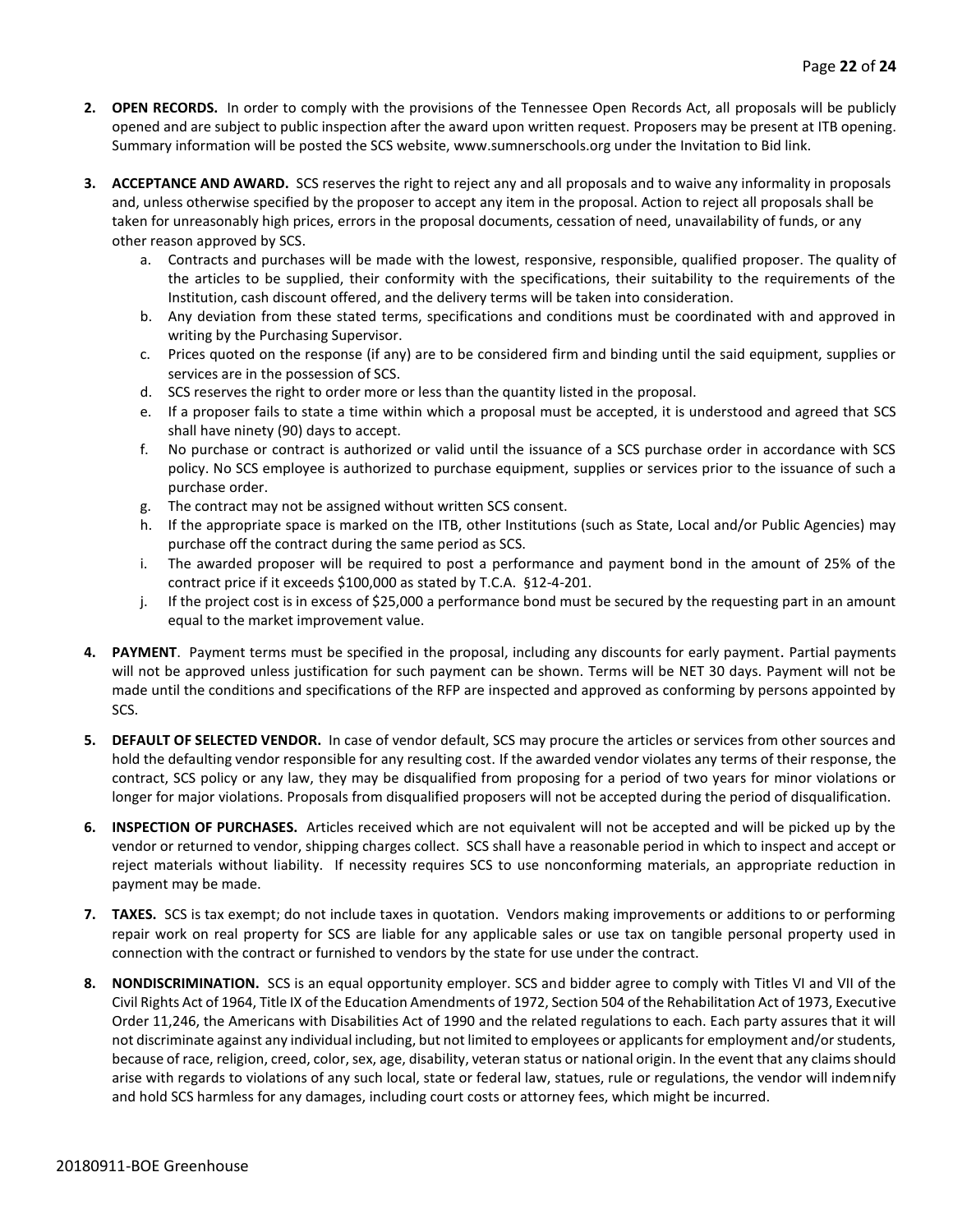- **9. PROHIBITIONS/NO VENDOR CONTRACT FORM.** Acceptance of gifts from vendors is prohibited. T.C.A. §12-4-106. The contract documents for purchase under this RFP shall consist of the successful proposer's bid and SCSs purchase order. **The proposer may request exceptions to terms and conditions and/or request SCS to accept other terms and conditions by means of subsequent documents such as invoices, warranty agreements, license agreements, etc. All subsequent document shall be open to revision for impermissible language. SCS reserves the right to render the proposal unresponsive and subject the proposal to rejection if successful terms cannot be negotiated.**
- **10. PROHIBITION ON HIRING ILLEGAL IMMIGRANTS.** Tennessee Public Chapter No. 878 of 2006, T.C.A. §12-3-309, requires that Contractor attest in writing that Contractor will not knowingly utilize the services of illegal immigrants in the performance of this Contract and will not knowingly utilize the services of any subcontractor, if permitted under this Contract, who will utilize the services of illegal immigrants in the performance of this Contract. The attestation shall be made on the form, Attestation re Personnel Used in Contract Performance ("the Attestation"), which is attached and hereby incorporated by this reference.
- **11. SALES AND USE TAX.** Before the Purchase Order/Contract resulting from this RFP/RFQ is signed, the apparent successful proposer must be registered with the Department of Revenue for the collection of Tennessee sales and use tax as required by T.C.A. §12-3-306.
- **12. ASSIGNMENT.** Neither the vendor nor SCS may assign this agreement without prior written consent of the other party.
- **13. LIABILITIES.** The vendor shall indemnify SCS against liability for any suits, actions or claims of any character arising from or relating to the performance under this agreement by the vendor or its subcontractors. SCS has no obligation for the payment of any judgement or the settlement of any claim made against the vendor or its subcontractors as a result of obligations under this contract.
- **14. APPLICABLE LAW.** Any contract shall be interpreted under the laws and statutes of the State of Tennessee. SCS does not enter into contracts which provide for mediation or arbitration. Any action arising from any contract made from this RFP shall be brought in the state courts in Sumner County, TN or in the United States Federal District Court for the Middle District of Tennessee.

Additionally, it is a violation of state statutes to purchase materials, supplies, services or any other item from a vendor that is a commissioner, official, employee or board member that has any financial or beneficial interest in such transaction, T.C.A. §12-4-101.

- **15. FUNDS**. The Proposer understands and accepts the non-appropriation of funds provision of SCS.
- **16. DATA PRIVACY AND SECURITY**. Personal Information (PI) includes but is not limited to that information protected by HIPAA, the HITECH Act, FERPA, or Gramm-Leach-Bliley) or such information which would allow a third party to gain access to the personal, medical or financial records of any of any party. Vendor represents and warrants that its collection, access, use, storage, disposal and disclosure of PI complies with all applicable federal and state privacy and data protection laws. Vendor represents and warrants that Vendor will maintain compliance with the SSAE 16 standard, and shall undertake any audits and risk assessments Vendor deems necessary to maintain compliance with SSAE16. If PI provided by SCS to Vendor is subject to FERPA. Vendor agrees that in its handling of FERPA data it will perform as a school official as that term is defined by FERPA regulations. Vendor acknowledges that its improper disclosure or re-disclosure of PI covered by FERPA may, under certain circumstances, result in Vendor's exclusion from eligibility to contract with SCS for at least five (5) years. Vendor shall provide SCS with the name and contact information for an employee of Vendor who shall serve as SCS's primary security contact and shall be available to assist Customer twenty-four (24) hours per day, seven (7) days per week as a contact in resolving obligations associated with any security incident in which it is reasonably suspected that there has been a breach of information security. Vendor shall immediately mitigate or resolve any Security Incident, at Vendor's expense and in accordance with applicable privacy rights, laws, regulations and standards. Vendor shall reimburse SCS for actual costs incurred by SCS in responding to, and mitigating damages caused by, any Security Incident, including all costs of notice and/or remediation incurred under applicable law as a result of the Security Incident.
- **17. IRAN DIVESTMENT ACT.** By submission of this proposal, each proposer and each person signing on behalf of any proposer certified, and in the case of a joint proposal, each party thereto certifies as to its own organization, under penalty of perjury, that to the best of its knowledge and belief that each proposer is not on the list created pursuant to T.C.A. §12-12- 106.